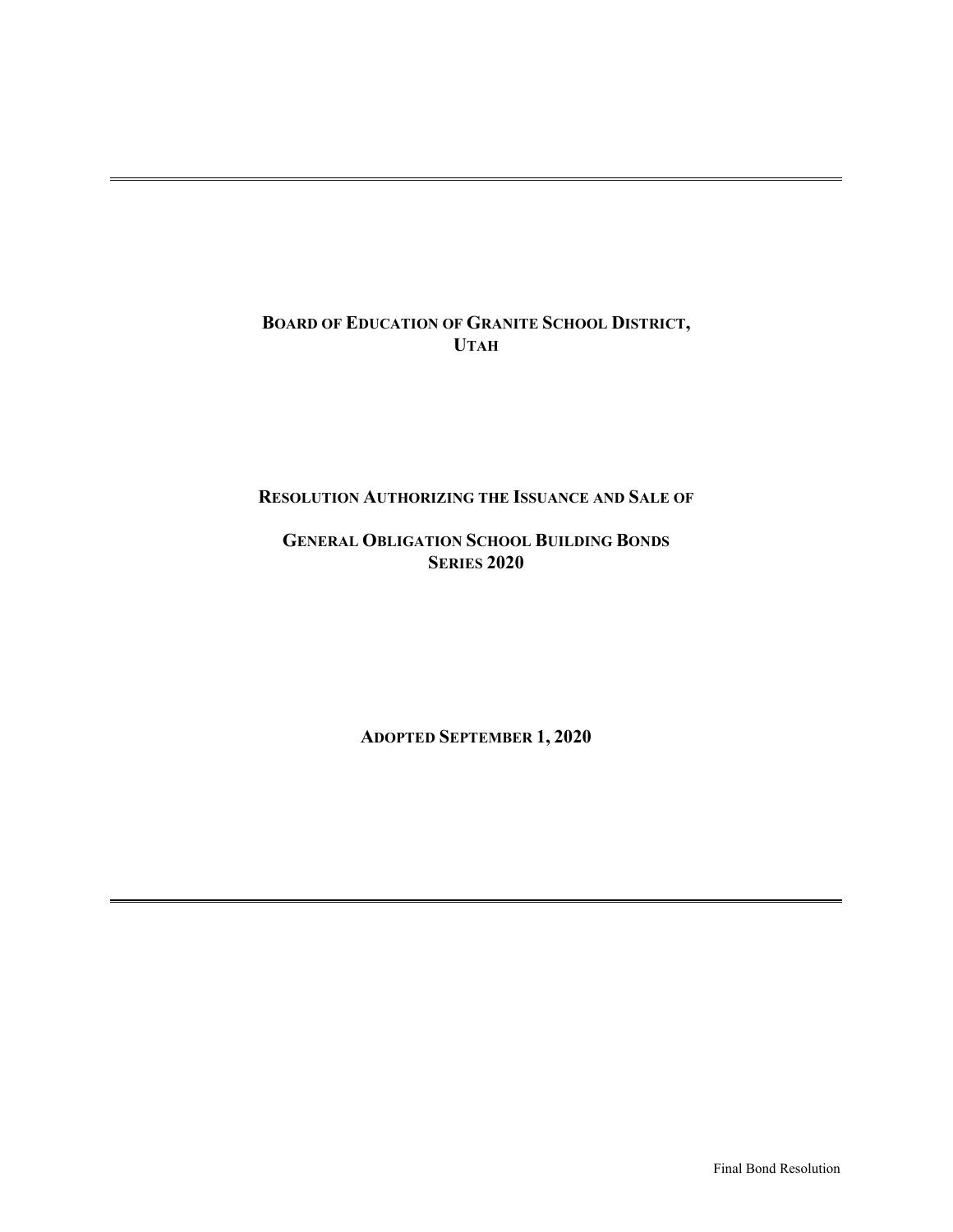# **TABLE OF CONTENTS**

| <b>SECTION</b>     | <b>HEADING</b>                                        |  |
|--------------------|-------------------------------------------------------|--|
| <b>ARTICLE I</b>   |                                                       |  |
| Section 101.       |                                                       |  |
| Section 102.       |                                                       |  |
| Section 103.       |                                                       |  |
| <b>ARTICLE II</b>  |                                                       |  |
| Section 201.       | Authorization of Bonds, Principal Amount, Designation |  |
| Section 202.       |                                                       |  |
| Section 203.       |                                                       |  |
| Section 204.       |                                                       |  |
| Section 205.       |                                                       |  |
| Section 206.       |                                                       |  |
| Section 207.       |                                                       |  |
| Section 208.       |                                                       |  |
| Section 209.       |                                                       |  |
| Section 210.       | Delivery of the Bonds; Application of Proceeds 11     |  |
| Section 211.       |                                                       |  |
| Section 212.       |                                                       |  |
| Section 213.       |                                                       |  |
| <b>ARTICLE III</b> | TRANSFER AND EXCHANGE OF BONDS; BOND REGISTRAR  12    |  |
| Section 301.       |                                                       |  |
| Section 302.       |                                                       |  |
| Section 303.       |                                                       |  |
| Section 304.       |                                                       |  |
| Section 305.       |                                                       |  |
| <b>ARTICLE IV</b>  | BOOK-ENTRY SYSTEM; LIMITED OBLIGATION OF ISSUER;      |  |
| Section 401.       | Book-Entry System; Limited Obligation of Issuer  13/2 |  |
| Section 402.       |                                                       |  |
| Section 403.       |                                                       |  |
| Section 404.       |                                                       |  |
| <b>ARTICLE V</b>   |                                                       |  |
| Section 501.       |                                                       |  |
| Section 502.       |                                                       |  |
| Section 503.       | Arbitrage Covenant; Covenant to Maintain Tax-         |  |
|                    |                                                       |  |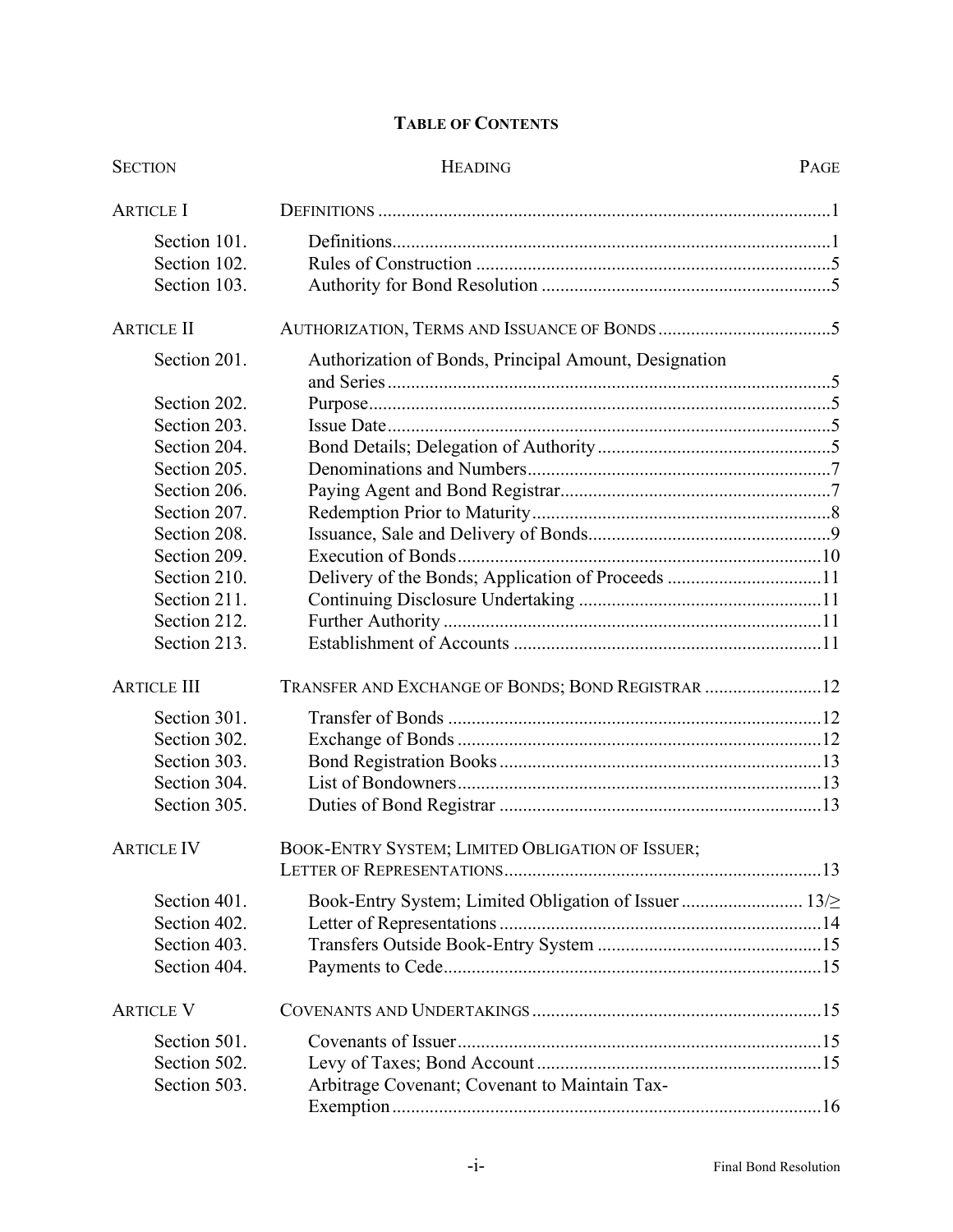## SECTION PAGE

| Section 504.      |  |
|-------------------|--|
| <b>ARTICLE VI</b> |  |
| Section 601.      |  |
| ARTICLE VII       |  |
| Section 701.      |  |
| Section 702.      |  |
| Section 703.      |  |
| Section 704.      |  |
| Section 705.      |  |
| Section 706.      |  |
| Section 707.      |  |
| Section 708.      |  |
|                   |  |

|           | EXHIBIT 1 - Form of Continuing Disclosure Undertaking |
|-----------|-------------------------------------------------------|
|           | EXHIBIT 2 — Form of Dissemination Agency Agreement    |
| EXHIBIT 3 | - Form of Official Statement                          |
| EXHIBIT 4 | - Form of Certificate of Determination                |
|           | EXHIBIT 5 - Form of Notice of Bonds to be Issued      |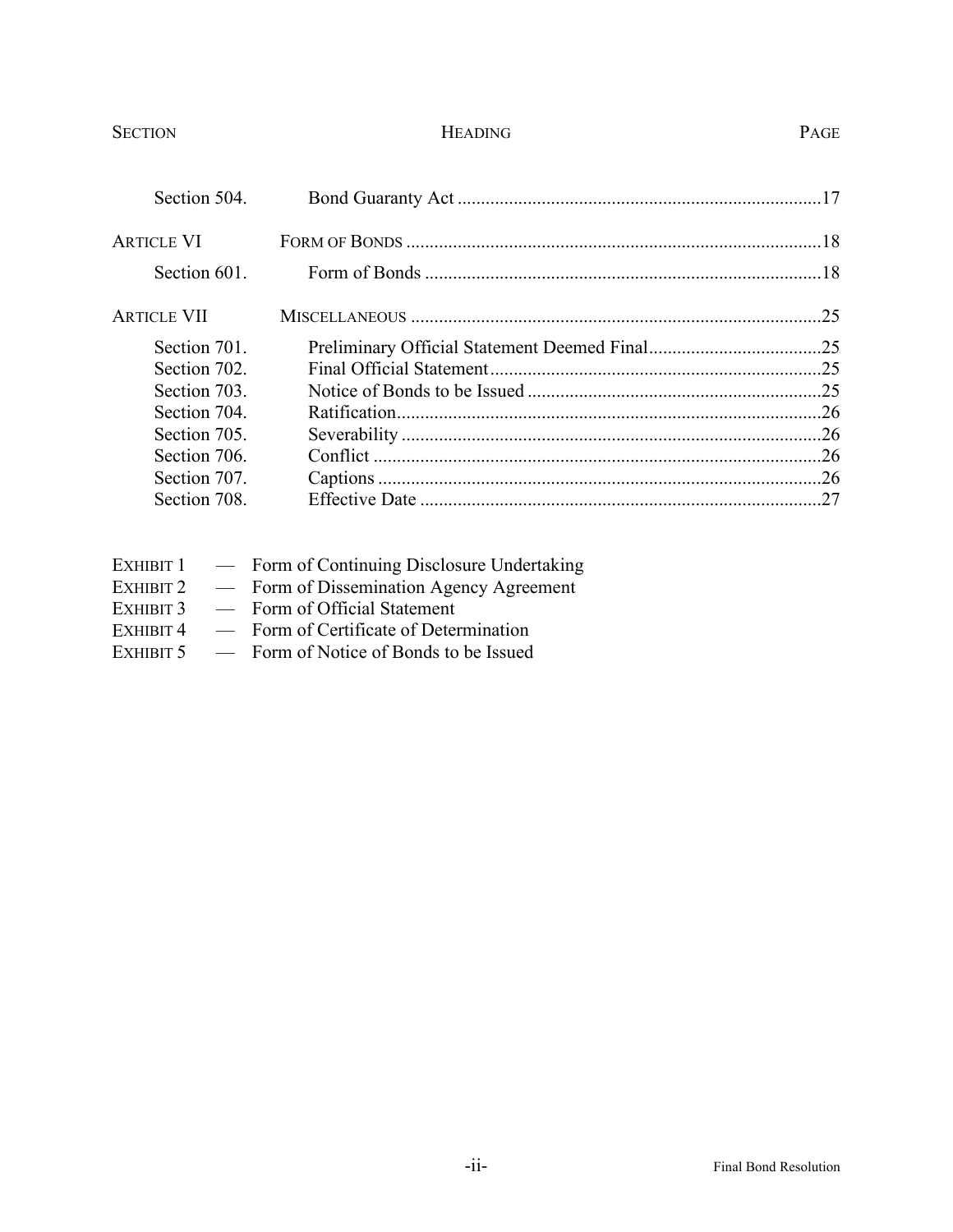**A RESOLUTION** AUTHORIZING THE ISSUANCE AND SALE OF UP TO \$88,000,000 GENERAL OBLIGATION SCHOOL BUILDING BONDS, SERIES 2020 OF THE BOARD OF EDUCATION OF GRANITE SCHOOL DISTRICT, UTAH.

\*\*\* \*\*\* \*\*\*

WHEREAS, at the Bond Election, the issuance of \$238,000,000 principal amount of general obligation bonds was authorized for the purpose of, among other things, raising money for purchasing one or more school sites, buildings and furnishings and improving existing school property under the charge of the Issuer;

WHEREAS, the Issuer has heretofore authorized and issued \$150,000,000 of bonds voted at the Bond Election and the Issuer has determined to authorize the issuance and sale at this time of up to an additional \$88,000,000 principal amount of the bonds voted at the Bond Election;

WHEREAS, in the opinion of the Issuer, it is in the best interests of the Issuer that (a) the Designated Officer be authorized to (i) determine whether to pursue a competitive sale, negotiated sale or private purchase for the sale of the Bonds, (ii) if a private purchase is pursued, select a purchaser for the Bonds, (iii) if a competitive sale is pursued, accept or reject the bids received for the Bonds pursuant to the PARITY® electronic bid submission system and determine the best bid received that conforms to the parameters, deadlines and procedures set forth in the notice of sale prepared in connection with the advertisement for sale of the Bonds, (iv) if a negotiated sale is pursued, select an underwriter for the Bonds and (v) approve the final principal amount, maturity amounts, interest rates, dates of maturity and other terms and provisions relating to the Bonds and to execute the Certificate of Determination containing such terms and provisions and (b) the President be authorized to execute the Official Statement, if any, with respect to the Bonds; and

WHEREAS, Section 11-14-316 of the Utah Code provides for the publication of a Notice of Bonds to be Issued, and the Issuer desires to cause the publication of such a Notice at this time in compliance with said Section with respect to such general obligation bonds;

NOW, THEREFORE, Be It Resolved by the Board of Education of Granite School District, Utah, as follows:

## **ARTICLE I**

#### **DEFINITIONS**

*Section 101. Definitions*. As used in this Bond Resolution (including the preambles hereto), unless the context shall otherwise require, the following terms shall have the following meanings:

*"Bond Account"* means the Bond Account established in Section 213 hereof.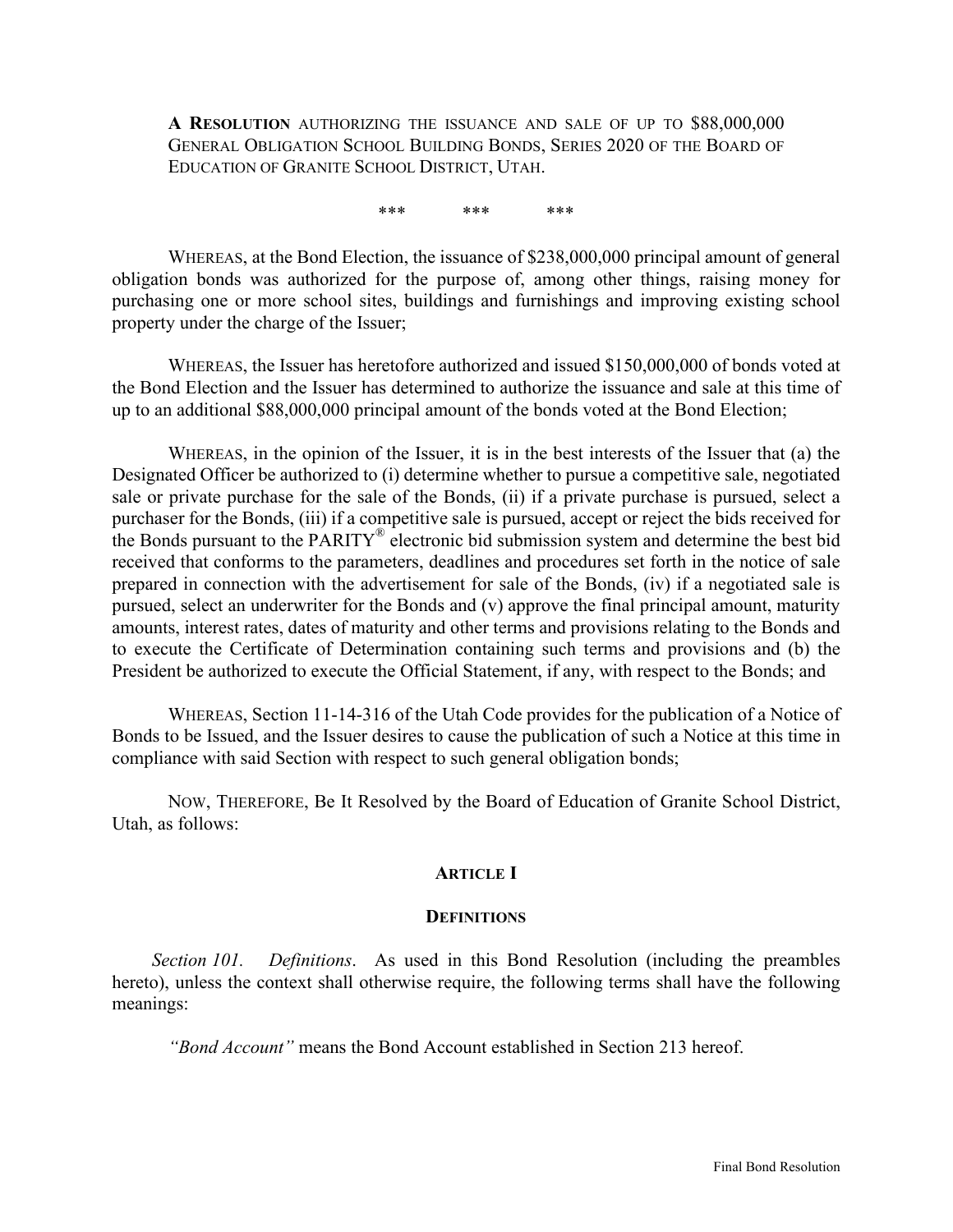*"Bond Act"* means, collectively, the Local Government Bonding Act, Chapter 14 of Title 11 of the Utah Code, the Registered Public Obligations Act, Chapter 7 of Title 15 of the Utah Code, and the applicable provisions of Title 53G of the Utah Code.

*"Bond Counsel"* means Farnsworth Johnson PLLC or another attorney or a firm of attorneys of nationally recognized standing in matters pertaining to the tax-exempt status of interest on obligations issued by states and their political subdivisions, duly admitted to the practice of law before the highest court of any state of the United States.

*"Bond Election"* means the special bond election duly and lawfully called and held in the District on November 7, 2017, at which the issuance and sale by the Issuer of \$238,000,000 principal amount of general obligation bonds was authorized for the purpose of, among other things, raising money for purchasing one or more school sites, buildings and furnishings and improving existing school property under the charge of the Issuer, the results of which election were declared by the Issuer, sitting as a Board of Canvassers, on November 21, 2017.

*"Bond Guaranty Act"* means the Utah School District Bond Guaranty Act, Title 53G, Chapter 4, Part 8 of the Utah Code.

*"Bond Registrar"* means each Person appointed by the Issuer as bond registrar and agent for the transfer, exchange and authentication of the Bonds. Pursuant to Section 206 hereof, the initial Bond Registrar is Zions Bancorporation, National Association, of Salt Lake City, Utah.

*"Bond Resolution"* means this Resolution of the Issuer adopted on September 1, 2020, authorizing the issuance and sale of the Bonds.

*"Bondowner"* or *"owner"* means the registered owner of any Bond as shown in the registration books of the Issuer kept by the Bond Registrar for such purpose.

*"Bonds"* means the Issuer's General Obligation School Building Bonds, Series 2020, authorized by this Bond Resolution.

*"Business Administrator"* means each officer appointed by the Issuer and qualified to act as the business administrator of the Issuer under applicable Utah law, including any official authorized to carry out the duties of the Business Administrator in the actual Business Administrator's absence or incapacity.

*"Cede"* means Cede & Co., the nominee of DTC, and any successor nominee of DTC with respect to the Bonds pursuant to Section 401 hereof.

*"Certificate of Determination"* means the Certificate of Determination, a form of which is attached hereto as *Exhibit 4,* of the Designated Officer delivered pursuant to Article 2 of this Bond Resolution, setting forth certain terms and provisions of the Bonds.

*"Closing Date"* means the date of the initial issuance of the Bonds.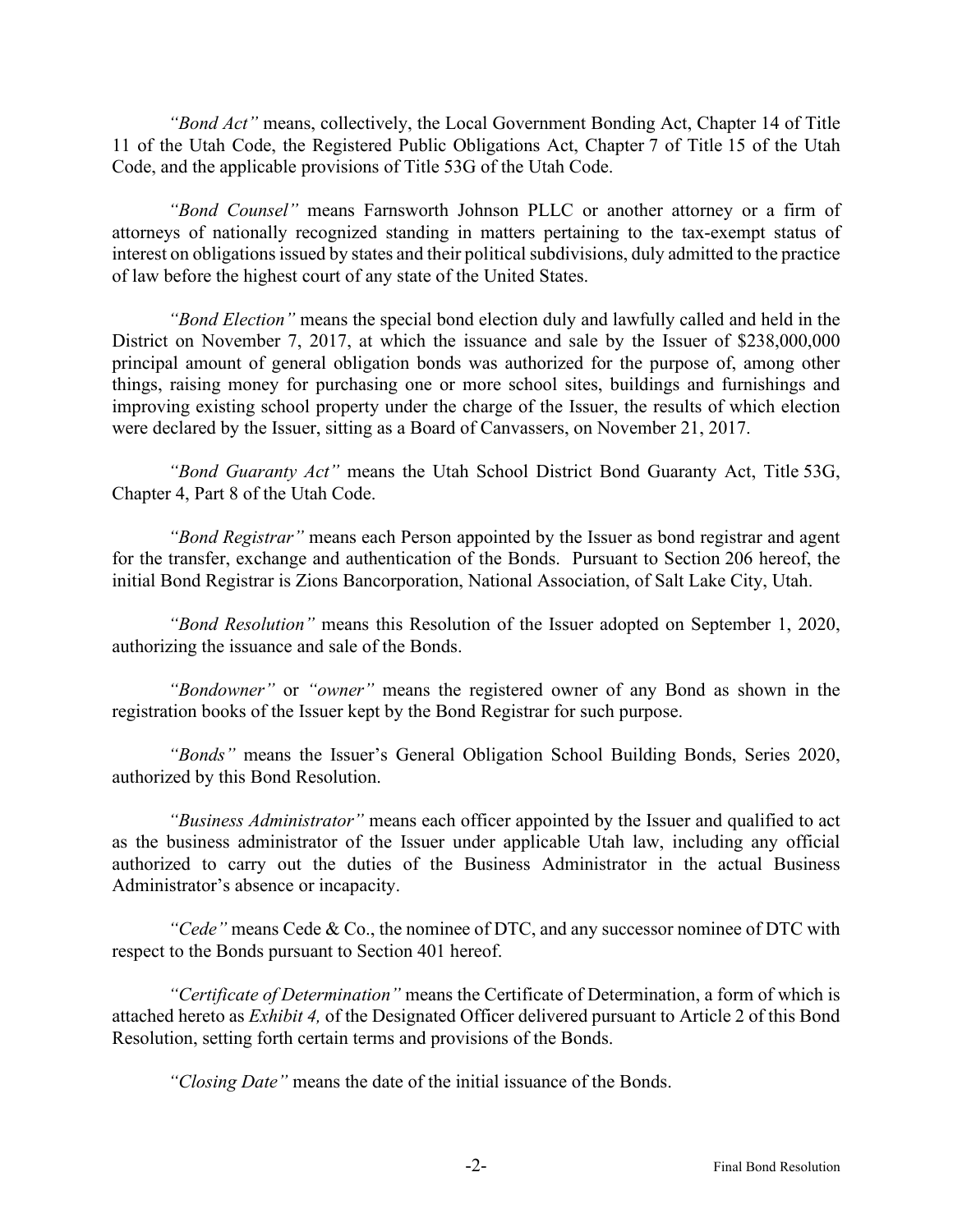*"Code"* means the Internal Revenue Code of 1986, as amended and supplemented from time to time, and any applicable regulations thereunder.

*"Continuing Disclosure Undertaking"* means the Continuing Disclosure Undertaking of the Issuer, in substantially the form attached hereto as *Exhibit 1,* dated the Closing Date, for the purpose of providing continuing disclosure information under Rule 15c2-12 adopted by the Securities and Exchange Commission under the Securities Exchange Act of 1934, as may be amended from time to time.

*"Depository Account"* means the Depository Account established in Section 213 hereof.

*"Designated Officer"* means the President of the Board of Education of the District, or, in the event of the absence or incapacity of the President, the duly elected Vice President of the Board of Education of the District, or in the event of the absence or incapacity of both the President and the Vice President, Gayleen Gandy, as a member of the Board of Education of the District.

*"Dissemination Agency Agreement"* means the Dissemination Agency Agreement, dated the Closing Date, between the Issuer and the Dissemination Agent, in substantially the form attached hereto as *Exhibit 2.*

*"Dissemination Agent"* means each Person appointed by the Issuer as dissemination agent with respect to the Continuing Disclosure Undertaking and the Dissemination Agency Agreement. The initial Dissemination Agent is Zions Bancorporation, National Association.

*"District"* means Granite School District, Utah.

*"DTC"* means The Depository Trust Company, New York, New York, and its successors and assigns.

*"Exchange Bond"* means any Exchange Bond as defined in Section 209 hereof.

*"Fitch"* means Fitch, Inc. (also known as Fitch Ratings), a corporation organized and existing under the laws of the State of Delaware, its successors and their assigns, and, if such corporation shall be dissolved or liquidated or shall no longer perform the functions of a securities rating agency, "Fitch" shall be deemed to refer to any other nationally recognized securities rating agency designated by the Issuer to the Paying Agent.

*"Financial Advisor"* means Lewis Young Robertson & Burningham, Inc.

*"Issuer"* means the Board of Education of the District.

*"Letter of Representations"* means the Blanket Issuer Letter of Representations from the Issuer to DTC, dated May 4, 2010.

*"Moody's"* means Moody's Investors Service, Inc., a corporation organized and existing under the laws of the State of Delaware, its successors and their assigns, and, if such corporation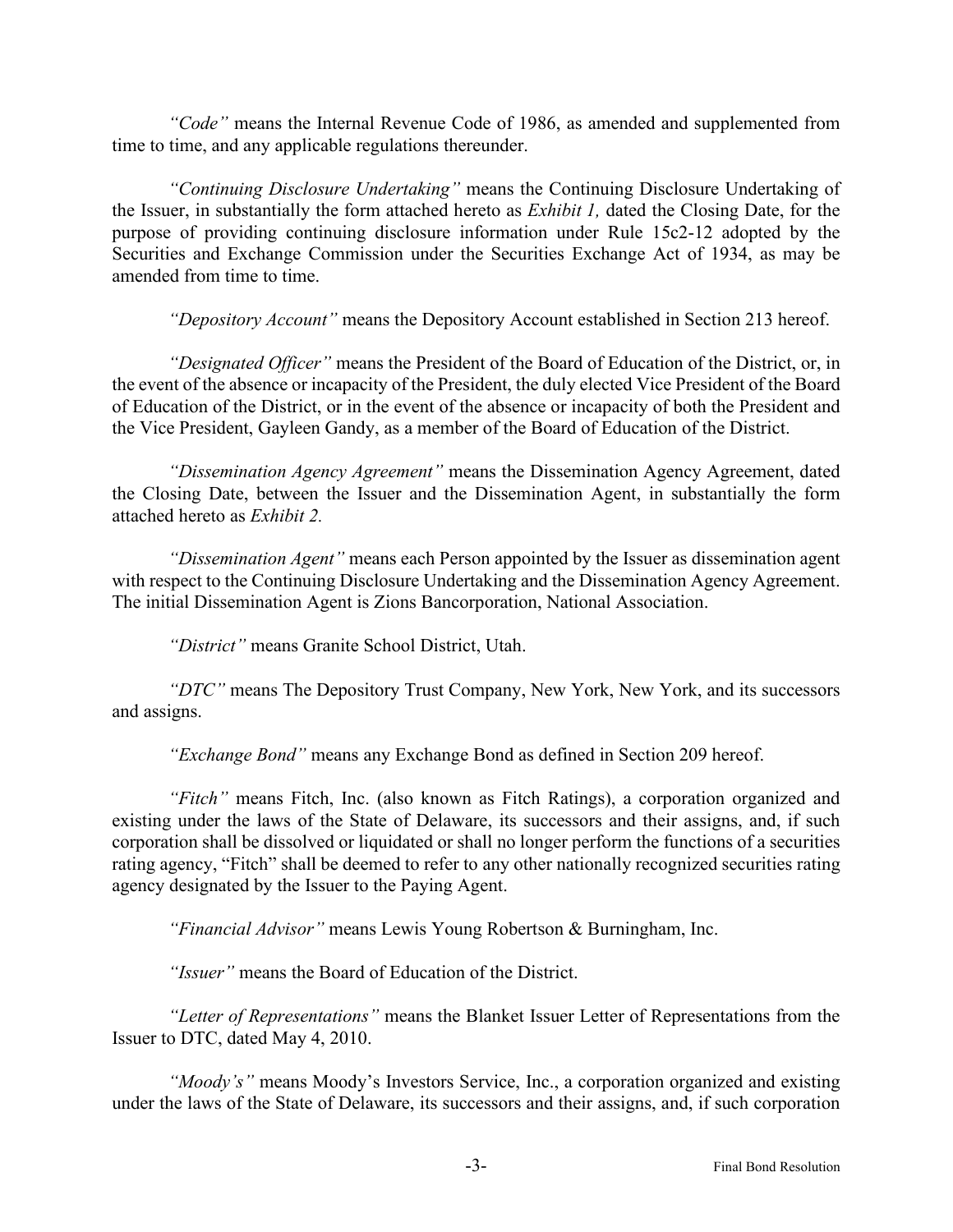shall be dissolved or liquidated or shall no longer perform the functions of a securities rating agency, "Moody's" shall be deemed to refer to any other nationally recognized securities rating agency designated by the Issuer to the Paying Agent.

*"Official Statement"* means the Official Statement with respect to the Bonds, in substantially the form attached hereto as *Exhibit 3.*

*"Participants"* means those broker dealers, banks and other financial institutions from time to time for which DTC holds Bonds as securities depository.

*"Paying Agent"* means each Person appointed by the Issuer as paying agent with respect to the Bonds. Pursuant to Section 206 hereof, the initial Paying Agent is Zions Bancorporation, National Association, of Salt Lake City, Utah.

*"Person"* means natural persons, firms, partnerships, associations, corporations, trusts, public bodies and other entities.

*"President"* means the duly elected President of the Issuer or, in the event of the absence or incapacity of the President, the duly elected Vice President of the Issuer.

*"Project Account"* means the Project Account established in Section 213 hereof.

*"Purchaser"* means the initial purchaser or purchasers of the Bonds from the Issuer.

*"Rating Agencies"* means Fitch, if the Bonds are then rated by Fitch, and Moody's, if the Bonds are then rated by Moody's.

*"Record Date"* means (a) in the case of each interest payment date, the day that is fifteen (15) days preceding such interest payment date, or if such day is not a business day for the Bond Registrar, the next preceding day that is a business day for the Bond Registrar, and (b) in the case of each redemption, such record date as shall be specified by the Bond Registrar in the notice of redemption required by Section 207 hereof, *provided* that such record date shall be not less than fifteen (15) calendar days before the mailing of such notice of redemption.

*"Regulations"* means United States Treasury Regulations dealing with the tax-exempt bond provisions of the Code.

*"Tax Certificate"* means any agreement or certificate of the Issuer that the Issuer may execute in order to establish and maintain the excludability of interest on the Bonds from gross income of the owners thereof for federal income tax purposes.

*"Tax Status"* means (i) the exclusion from gross income for federal income tax purposes of the interest on any Bonds issued by the Issuer as tax exempt obligations or (ii) tax credits or interest subsidies on any Bonds issued by the Issuer as tax credit bonds or interest subsidy bonds, in each case pursuant to the provisions of the Code.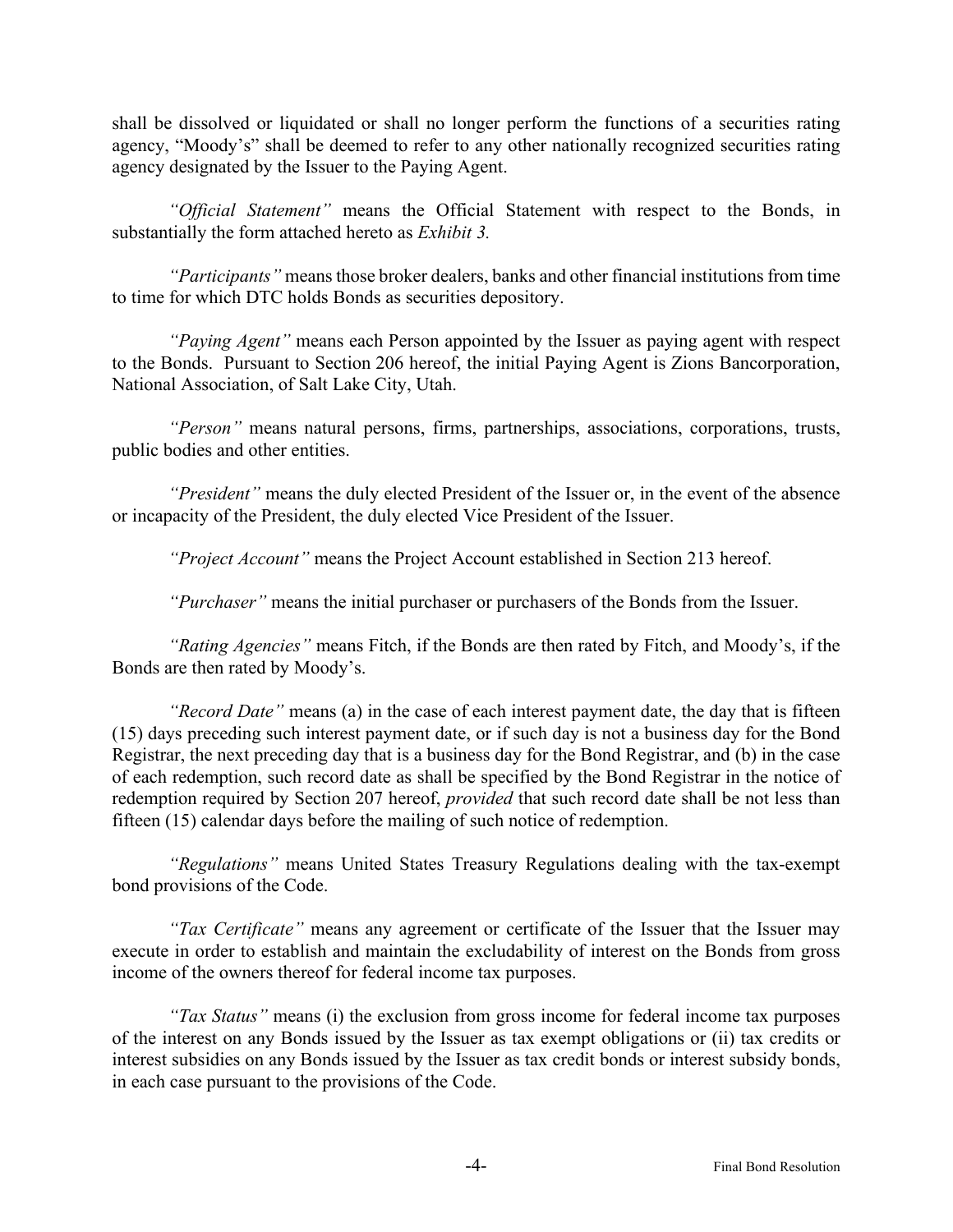*"United States"* means the government of the United States of America.

*"Utah Code"* means Utah Code Annotated 1953, as amended.

*Section 102. Rules of Construction*. Unless the context otherwise requires:

(a) references to Articles and Sections are to the Articles and Sections of this Bond Resolution;

(b) the singular form of any word, including the terms defined in Section 101, includes the plural, and vice versa, and a word of any gender includes all genders; and

(c) the terms *"hereby," "hereof," "hereto," "herein," "hereunder"* and any similar terms as used in this Bond Resolution refer to this Bond Resolution.

*Section 103. Authority for Bond Resolution*. This Bond Resolution is adopted pursuant to the provisions of the Bond Act.

#### **ARTICLE II**

#### **AUTHORIZATION, TERMS AND ISSUANCE OF BONDS**

*Section 201. Authorization of Bonds, Principal Amount, Designation and Series*. In accordance with and subject to the terms, conditions and limitations established by the Bond Act and in this Bond Resolution, a series of General Obligation School Building Bonds of the Issuer is hereby authorized to be issued in the aggregate principal amount of up to Eighty-Eight Million Dollars (\$88,000,000), which shall be designated *"General Obligation School Building Bonds, Series 2020.* " If the Designated Officer determines pursuant to Sections 204(b)(i) and 209 hereof that the principal amount of the Bonds to be issued shall be less than Eighty-Eight Million Dollars (\$88,000,000), then the principal of such series of bonds shall be limited to the amount so determined by the Designated Officer.

*Section 202. Purpose*. The Bonds are hereby authorized to be issued under authority of the Bond Act for the purpose of (i) raising money to pay all or part of the cost of purchasing, constructing or otherwise acquiring one or more school sites, buildings and furnishings and improving existing school property under the charge of the Issuer, as authorized at the Bond Election and (ii) paying certain costs related to the issuance and sale of the Bonds.

*Section 203. Issue Date*. The Bonds shall be dated as of the Closing Date.

*Section 204. Bond Details; Delegation of Authority*. (a) The Bonds shall mature on June 1 of the years and in the principal amounts, and shall bear interest (calculated on the basis of a year of 360 days consisting of twelve 30-day months) from the Closing Date, payable semiannually on June 1 and December 1 of each year and at the rates per annum, all as provided in the Certificate of Determination.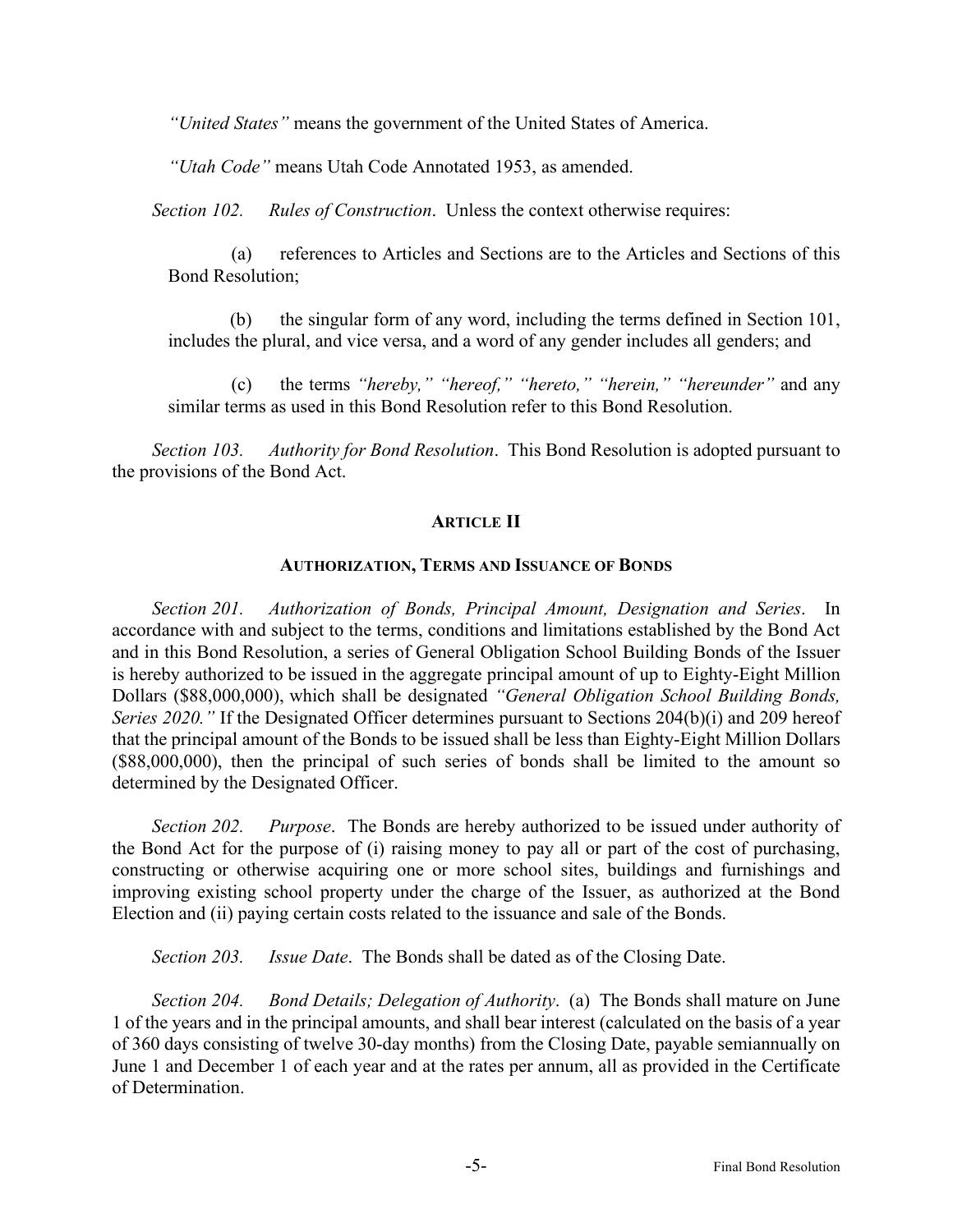(b) There is hereby delegated to the Designated Officer, subject to the limitations contained in this Bond Resolution, the power to determine and effectuate the following with respect to the Bonds and the Designated Officer is hereby authorized to make such determinations and effectuations:

(i) the principal amount of the Bonds necessary to accomplish the purpose of the Bonds set forth in Section 202 herein and the aggregate principal amount of the Bonds to be executed and delivered pursuant to Section 209 herein; *provided* that the aggregate principal amount of the Bonds shall not exceed Eighty-Eight Million Dollars (\$88,000,000);

(ii) the maturity date or dates and principal amount of each maturity of the Bonds to be issued; *provided, however*, that the final maturity of all Bonds shall not be more than twelve years after the issuance of the Bonds;

(iii) the interest rate or rates of the Bonds, *provided, however*, that the interest rate or rates to be borne by any Bond shall not exceed six percent (6.00%) per annum;

(iv) the sale of the Bonds pursuant to Section 703 herein and the purchase price to be paid by the Purchaser for the Bonds; *provided*, *however*, that the discount from par of the Bonds shall not exceed two percent (2.00%) (expressed as a percentage of the principal amount);

(v) the Bonds, if any, to be retired from mandatory sinking fund redemption payments and the dates and the amounts thereof;

- (vi) the optional redemption date, if any, of the Bonds;
- (vii) the use and deposit of the proceeds of the Bonds; and

(viii) any other provisions deemed advisable by the Designated Officer not materially in conflict with the provisions of this Bond Resolution.

The Board expects to issue the Bonds through a competitive sale. However, the Board delegates to the Designated Officer the authority to change the method of sale to a negotiated sale or private purchase, with the advice of the staff of the District and the Financial Advisor. In the event the Designated Officer determines to pursue a negotiated sale or a private purchase, the Designated Officer will sign a certificate stating the method of sale and the reason or reasons for pursuing a negotiated sale or a private purchase. If a negotiated sale or private purchase is pursued, the Designated Officer is authorized to select the Purchaser or underwriter and to obtain such information as he or she deems necessary to make such determinations as provided above.

If a competitive sale is pursued, immediately following the date and time specified in the Official Notice of Bond Sale attached to the Official Statement for the receipt of bids for the purchase of the Bonds, the Designated Officer shall obtain such information as he or she deems necessary to make such determinations as provided above and to determine the bid of the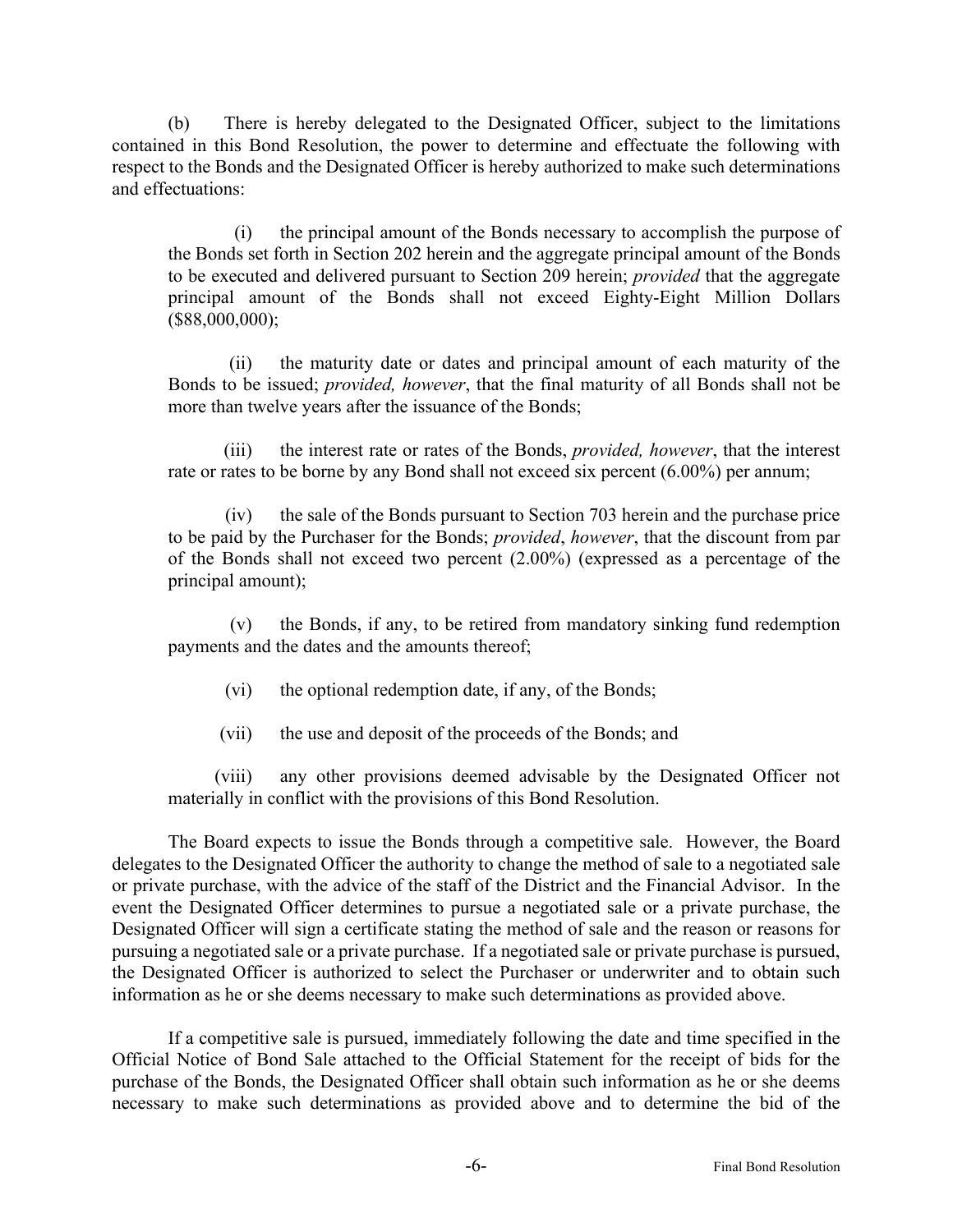responsible bidder that results in the lowest effective interest rate to the Issuer (the *"Best Bidder"*). Thereupon, the Designated Officer shall make such determinations as provided above, shall award the bid to the Best Bidder and shall execute the Certificate of Determination containing such terms and provisions of the Bonds, which execution shall be conclusive evidence of the awarding of such bid to the Best Bidder and the action or determination of the Designated Officer as to the matters stated therein. The provisions of the Certificate of Determination shall be deemed to be incorporated in Article II hereof. If the Designated Officer determines that it is in the best interest of the Issuer and the District, the Designated Officer may (a) waive any irregularity or informality in any bid or in the electronic bidding process; and (b) reject any and all bids for the Bonds.

(c) Each Bond shall bear interest from the interest payment date next preceding the date of registration and authentication thereof unless (i) it is registered and authenticated as of an interest payment date, in which event it shall bear interest from the date thereof, or (ii) it is registered and authenticated prior to the first interest payment date, in which event it shall bear interest from its Closing Date, or (iii) as shown by the records of the Bond Registrar, interest on the Bonds shall be in default, in which event it shall bear interest from the date to which interest has been paid in full. The Bond Registrar shall insert the date of registration and authentication of each Bond in the place provided for such purpose in the form of Bond Registrar's certificate of authentication on each Bond. The Bonds shall bear interest on overdue principal at the respective rates provided in the Certificate of Determination.

*Section 205. Denominations and Numbers*. The Bonds shall be issued as fully-registered bonds, without coupons, in the denomination of \$5,000 or any whole multiple thereof, not exceeding the amount of each maturity. The Bonds of each series shall be numbered with the letter prefix "R-" and from one (1) consecutively upwards in order of issuance.

*Section 206. Paying Agent and Bond Registrar*. Zions Bancorporation, National Association, of Salt Lake City, Utah, is hereby appointed the initial Paying Agent and Bond Registrar for the Bonds. The Issuer may remove any Paying Agent and any Bond Registrar, and any successor thereto, and appoint a successor or successors thereto. The President and the Business Administrator are hereby authorized and directed to enter into an agreement or agreements with each Paying Agent (a *"Paying Agent Agreement"*), which may establish certain duties and obligations of the Paying Agent and Business Administrator, including, without limitation those duties and obligations set forth in Section 504 hereof. Each Paying Agent and Bond Registrar shall signify its acceptance of the duties and obligations imposed upon it by this Bond Resolution by executing and delivering to the Issuer a written acceptance thereof, which written acceptance may be contained in a Paying Agent Agreement. The principal of, and premium, if any, and interest on the Bonds shall be payable in any coin or currency of the United States of America that, at the respective dates of payment thereof, is legal tender for the payment of public and private debts. Principal of and premium, if any, on the Bonds shall be payable when due to the owner of each Bond upon presentation and surrender thereof at the principal corporate trust office of the Paying Agent. Payment of interest on each Bond shall be made to the Person that, as of the Record Date, is the owner of the Bond and shall be made by check or draft mailed to the Person that, as of the Record Date, is the owner of the Bond, at the address of such owner as it appears on the registration books of the Issuer kept by the Bond Registrar, or at such other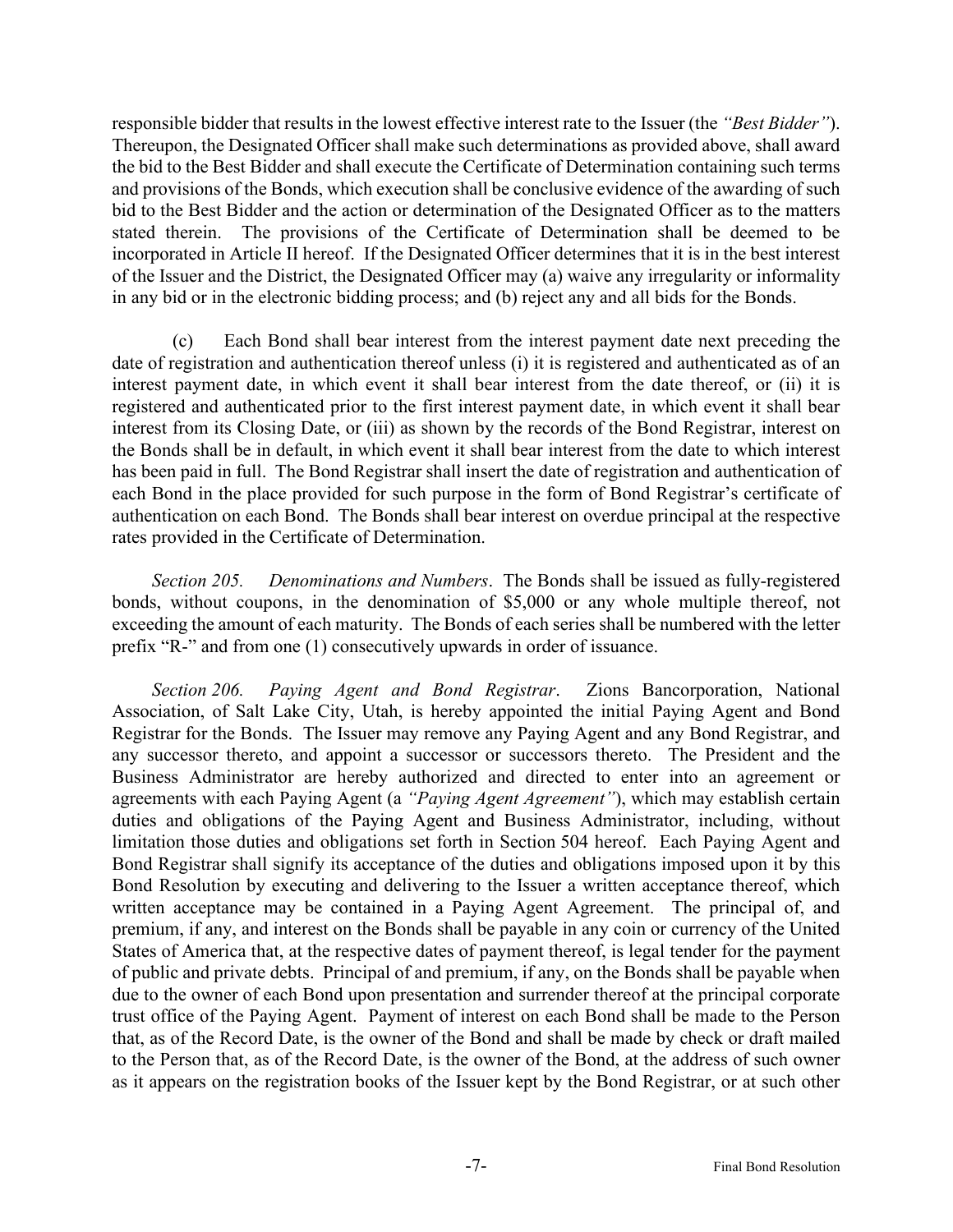address as is furnished to the Bond Registrar in writing by such owner on or prior to the Record Date.

*Section 207. Redemption Prior to Maturity.* (a) The Bonds may be subject to redemption prior to maturity, at the election of the Issuer, on the date specified in the Certificate of Determination (the *"First Redemption Date"*), if any, and on any date thereafter, in whole or in part, from such maturities or parts thereof as shall be selected by the Issuer, upon notice given as provided below, at a redemption price equal to 100% of the principal amount of the Bonds to be redeemed, plus accrued interest thereon to the date fixed for redemption. Bonds maturing on or prior to the First Redemption Date are not subject to optional redemption.

(b) The Bonds may be subject to mandatory redemption by operation of sinking fund installments as provided in the Certificate of Determination. If the Bonds are subject to mandatory sinking fund redemption and less than all of the Bonds then outstanding are redeemed in a manner other than pursuant to a mandatory sinking fund redemption, the principal amount so redeemed shall be credited at 100% of the principal amount thereof by the Bond Registrar against the obligation of the Issuer on such mandatory sinking fund redemption dates for the Bonds in such order as directed by the Issuer.

(c) If less than all of the Bonds of any maturity are to be redeemed, the particular Bonds or portion of Bonds of such maturity to be redeemed shall be selected at random by the Bond Registrar in such manner as the Bond Registrar in its discretion may deem fair and appropriate. The portion of any registered Bond of a denomination of more than \$5,000 to be redeemed will be in the principal amount of \$5,000 or a whole multiple thereof, and in selecting portions of such Bonds for redemption, the Bond Registrar will treat each such Bond as representing that number of Bonds of \$5,000 denomination that is obtained by dividing the principal amount of such Bond by \$5,000.

(d) Notice of redemption shall be given by the Bond Registrar by registered or certified mail, not less than thirty (30) nor more than forty-five (45) days prior to the redemption date, to the owner, as of the Record Date, of each Bond that is subject to redemption, at the address of such owner as it appears in the registration books of the Issuer kept by the Bond Registrar, or at such other address as is furnished to the Bond Registrar in writing by such owner on or prior to the Record Date. Each notice of redemption shall state the Record Date, the principal amount, the redemption date, the place of redemption, the redemption price and, if less than all of the Bonds are to be redeemed, the distinctive numbers of the Bonds or portions of Bonds to be redeemed, and shall also state that the interest on the Bonds in such notice designated for redemption shall cease to accrue from and after such redemption date and that on the redemption date there will become due and payable on each of the Bonds to be redeemed the principal thereof and interest accrued thereon to the redemption date. Each notice of optional redemption may further state that such redemption shall be conditional upon the receipt by the Paying Agent, on or prior to the date fixed for such redemption, of moneys sufficient to pay the principal of and premium, if any, and interest on such Bonds to be redeemed and that if such moneys shall not have been so received said notice shall be of no force and effect and the Issuer shall not be required to redeem such Bonds. In the event that such notice of redemption contains such a condition and such moneys are not so received, the redemption shall not be made and the Bond Registrar shall within a reasonable time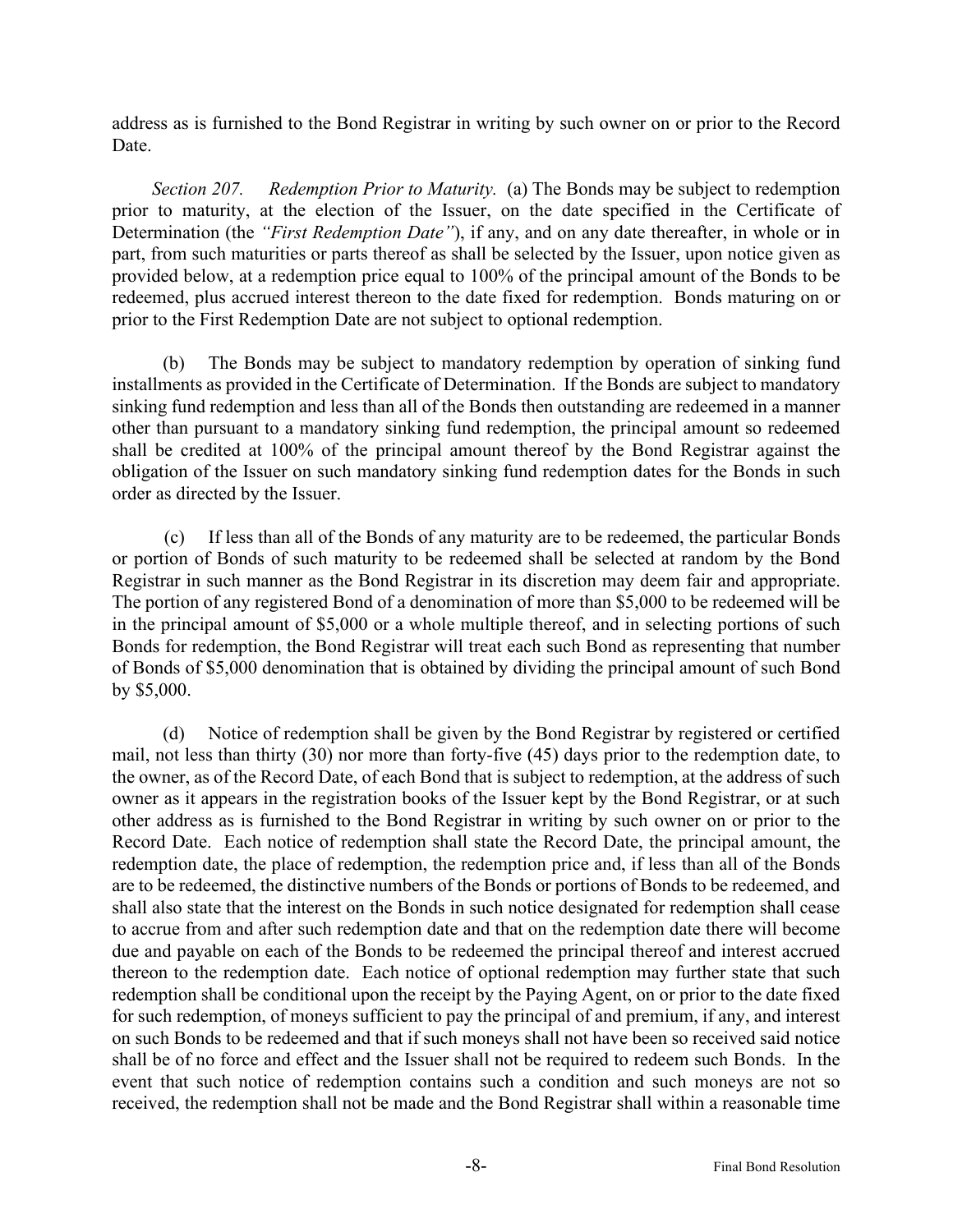thereafter give notice, in the manner in which the notice of redemption was given, that such moneys were not so received. Any notice mailed as provided in this Section shall be conclusively presumed to have been duly given, whether or not the owner receives such notice. Failure to give such notice or any defect therein with respect to any Bond shall not affect the validity of the proceedings for redemption with respect to any other Bond.

In addition to the foregoing notice under subsection (d) above, further notice of such redemption shall be given by the Bond Registrar as set out below, but no defect in such further notice nor any failure to give all or any portion of such further notice shall in any manner affect the validity of a call for redemption if notice thereof is given as prescribed above.

(i) Each further notice of redemption given hereunder shall contain the information required above for an official notice of redemption plus (A) the CUSIP numbers of all Bonds being redeemed; (B) the date of issue of the Bonds as originally issued; (C) the rate of interest borne by each Bond being redeemed; (D) the maturity date of each Bond being redeemed; and (E) any other descriptive information needed to identify accurately the Bonds being redeemed.

(ii) Each further notice of redemption shall be sent to DTC in accordance with the operating procedures then in effect for DTC, and to all other registered securities depositories then in the business of holding substantial amounts of obligations of types comprising the Bonds designated to the Bond Registrar by the Issuer, to the Rating Agencies and to any other nationally recognized information services as designated by the Issuer to the Bond Registrar.

(f) If notice of redemption shall have been given as described above and the condition described in Section 207(d) hereof, if any, shall have been met, the Bonds or portions thereof specified in said notice shall become due and payable at the applicable redemption price on the redemption date therein designated, and if, on the redemption date, moneys for the payment of the redemption price of all the bonds to be redeemed, together with interest to the redemption date, shall be available for such payment on said date, then from and after the redemption date interest on such bonds shall cease to accrue and become payable.

(g) Upon the payment of the redemption price of Bonds being redeemed, each check or other transfer of funds issued for such purpose shall bear the CUSIP number or numbers identifying, by issue and maturity, the Bonds being redeemed with the proceeds of such check or other transfer.

(h) The Bond Registrar shall also give any notice of the redemption of the Bonds that may be required by the Continuing Disclosure Undertaking provided that the Issuer shall provide to the Bond Registrar any documents or other information that the Bond Registrar requests to provide such notice.

*Section 208. Issuance, Sale and Delivery of Bonds*. Under authority of the Bond Act, the Bonds shall be issued by the Issuer for the purpose set forth in Section 202 hereof. The Bonds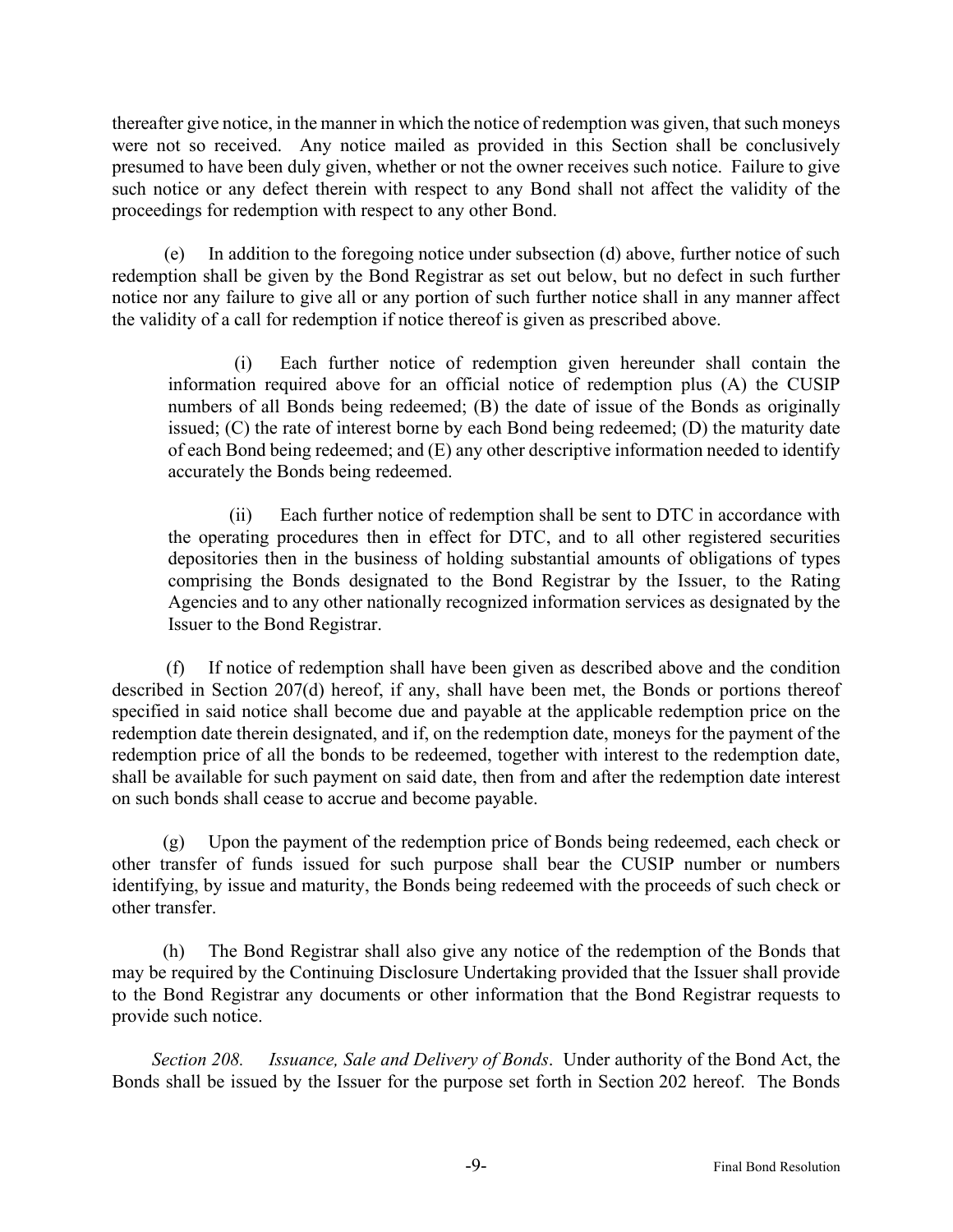shall be delivered to the Purchaser and the proceeds of sale thereof applied as provided in the Certificate of Determination.

*Section 209. Execution of Bonds*. The Bonds shall be executed on behalf of the Issuer by the President and attested and countersigned by the Business Administrator (the signatures of the President and Business Administrator being either manual or by facsimile) and the official seal of the Issuer or a facsimile thereof shall be impressed or printed thereon in an aggregate principal amount necessary to accomplish the purpose of the Bonds specified in Section 202 herein; *provided* that the aggregate principal amount of the Bonds shall not exceed Eighty-Eight Million Dollars (\$88,000,000). The use of such manual or facsimile signatures of the President and the Business Administrator and such facsimile or impression of the official seal of the Issuer on the Bonds are hereby authorized, approved and adopted by the Issuer as the authorized and authentic execution, attestation, countersignature and sealing of the Bonds by said officials on behalf of the Issuer. The Bonds shall then be delivered to the Bond Registrar for manual authentication by it. Only such of the Bonds as shall bear thereon a certificate of authentication, manually executed by the Bond Registrar, shall be valid or obligatory for any purpose or entitled to the benefits of this Bond Resolution, and such certificate of the Bond Registrar shall be conclusive evidence that the Bonds so authenticated have been duly authenticated and delivered under, and are entitled to the benefits of, this Bond Resolution and that the owner thereof is entitled to the benefits of this Bond Resolution. The certificate of authentication of the Bond Registrar on any Bond shall be deemed to have been executed by it if (i) such Bond is signed by an authorized officer of the Bond Registrar, but it shall not be necessary that the same officer sign the certificate of authentication on all of the Bonds issued hereunder or that all of the Bonds hereunder be authenticated by the same Bond Registrar, and (ii) the date of registration and authentication of the Bond is inserted in the place provided therefor on the certificate of authentication.

The President and the Business Administrator are authorized to execute, countersign, attest and seal from time to time, in the manner described above, Bonds (the *"Exchange Bonds"*) to be issued and delivered for the purpose of effecting transfers and exchanges of Bonds pursuant to Article III hereof. At the time of the execution, countersigning, attestation and sealing of the Exchange Bonds by the Issuer, the payee, principal amount, maturity and interest rate may be in blank. Upon any transfer or exchange of Bonds pursuant to Article III hereof, the Bond Registrar shall cause to be inserted in appropriate Exchange Bonds the appropriate payee, principal amount, maturity and interest rate. The Bond Registrar is hereby authorized and directed to hold the Exchange Bonds and to complete, authenticate and deliver the Exchange Bonds for the purpose of effecting transfers and exchanges of Bonds; *provided* that any Exchange Bonds authenticated and delivered by the Bond Registrar shall bear the same series, maturity and interest rate as Bonds delivered to the Bond Registrar for exchange or transfer and shall bear the name of such payee as the Bondowner requesting an exchange or transfer shall designate; and *provided further* that upon the delivery of any Exchange Bonds by the Bond Registrar a like principal amount of Bonds submitted for transfer or exchange, and of like series and having like maturity dates and interest rates, shall be canceled. The execution, countersignature, attestation and sealing by the Issuer and delivery to the Bond Registrar of any Exchange Bond shall constitute full and due authorization of such Bond containing such payee, principal amount, maturity and interest rate as the Bond Registrar shall cause to be inserted, and the Bond Registrar shall thereby be authorized to authenticate and deliver such Exchange Bond in accordance with the provisions hereof.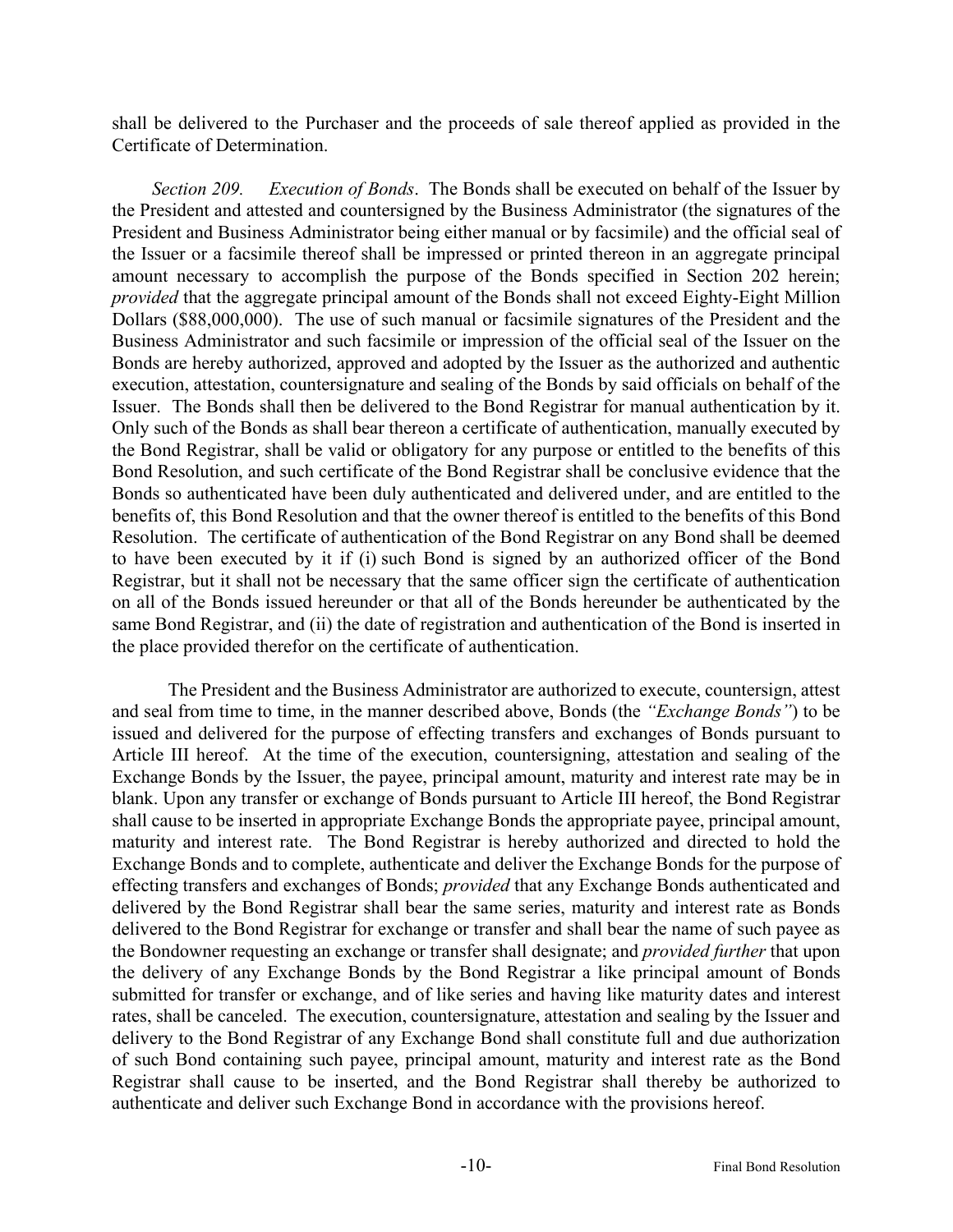In case any officer whose signature or a facsimile of whose signature shall appear on any Bond (including any Exchange Bond) shall cease to be such officer before the issuance or delivery of such Bond, such signature or such facsimile shall nevertheless be valid and sufficient for all purposes, the same as if such officer had remained in office until such issuance or delivery, respectively.

*Section 210. Delivery of the Bonds; Application of Proceeds*. The Business Administrator is hereby authorized and instructed to make delivery of the Bonds to the Purchaser and to receive payment therefor in accordance with the terms of the Certificate of Determination and to set the proceeds of sale of the Bonds aside for deposit into the Project Account.

*Section 211. Continuing Disclosure Undertaking*. The President is hereby authorized, empowered and directed to execute and deliver, and the Business Administrator to seal, countersign and attest, the Continuing Disclosure Undertaking and the related Dissemination Agency Agreement (collectively, the *"Continuing Disclosure Undertaking"*) in substantially the same forms as now before the Issuer and attached hereto as *Exhibits 1* and *2*, respectively, or with such changes therein as the President shall approve, his execution thereof to constitute conclusive evidence of his approval of such changes. When the Continuing Disclosure Undertaking is executed and delivered on behalf of the Issuer as herein provided, the Continuing Disclosure Undertaking will be binding on the Issuer and the officers, employees and agents of the Issuer, and the officers, employees and agents of the Issuer are hereby authorized, empowered and directed to do all such acts and things and to execute all such documents as may be necessary to carry out and comply with the provisions of the Continuing Disclosure Undertaking as executed. Notwithstanding any other provision of this Bond Resolution, the sole remedies for failure to comply with the Continuing Disclosure Undertaking shall be the ability of the beneficial owner of any Bond to seek mandamus or specific performance by court order, to cause the Issuer to comply with its obligations under the Continuing Disclosure Undertaking.

*Section 212. Further Authority*. The President and the Business Administrator and other officers of the Issuer are, and each of them is, hereby authorized to do or perform all such acts and to execute all such certificates, documents and other instruments as may be necessary or advisable to provide for the issuance, sale, registration and delivery of the Bonds and to fulfill the obligations of the Issuer hereunder and thereunder.

*Section 213. Establishment of Accounts*. (a) The following accounts on the accounting records of the Issuer are hereby created, which are to be held as follows:

- (i) Bond Account, to be held by the Issuer;
- (ii) Depository Account, to be held by the Paying Agent; and
- (iii) Project Account, to be held by the Issuer.

(b) Pending application for the purposes contemplated hereby, moneys on deposit in the Bond Account, Depository Account and the Project Account shall be invested as permitted by law in investments approved by the Business Administrator or other authorized officer of the Issuer.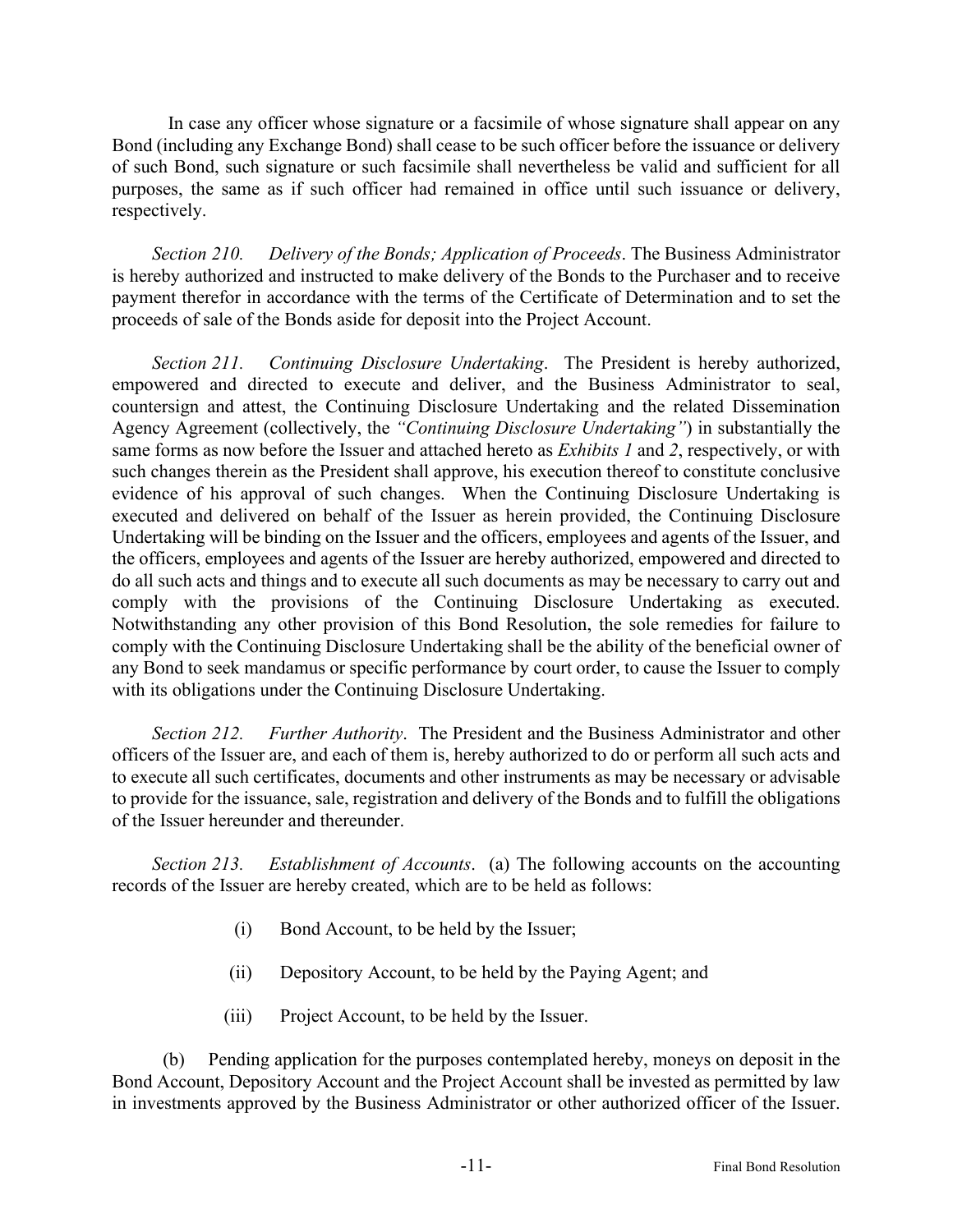Following the earlier of 90 days after the Closing Date or the date upon which all of the costs of issuance of the Bonds have been paid, any moneys remaining to pay costs of issuance from the sale proceeds of the Bonds shall be transferred by the Issuer into the Bond Account.

## **ARTICLE III**

#### **TRANSFER AND EXCHANGE OF BONDS; BOND REGISTRAR**

*Section 301. Transfer of Bonds*. (a) Any Bond may, in accordance with its terms, be transferred, upon the registration books kept by the Bond Registrar pursuant to Section 303 hereof, by the Person in whose name it is registered, in person or by such owner's duly authorized attorney, upon surrender of such Bond for cancellation, accompanied by delivery of a duly executed written instrument of transfer in a form approved by the Bond Registrar. No transfer shall be effective until entered on the registration books kept by the Bond Registrar. The Issuer, the Bond Registrar and the Paying Agent may treat and consider the Person in whose name each Bond is registered in the registration books kept by the Bond Registrar as the holder and absolute owner thereof for the purpose of receiving payment of, or on account of, the principal thereof and interest due thereon and for all other purposes whatsoever.

(b) Whenever any Bond or Bonds shall be surrendered for transfer, the Bond Registrar shall authenticate and deliver a new fully-registered Bond or Bonds (which may be an Exchange Bond or Bonds pursuant to Section 209 hereof) of the same series, designation, maturity and interest rate and of authorized denominations duly executed by the Issuer, for a like aggregate principal amount. The Bond Registrar shall require the payment by the Bondowner requesting such transfer of any tax or other governmental charge required to be paid with respect to such transfer. With respect to each Bond, no such transfer shall be required to be made (i) after the Record Date with respect to any interest payment date to and including such interest payment date, or (ii) after the Record Date with respect to any redemption of such Bond.

(c) The Bond Registrar shall not be required to register the transfer of or exchange any Bond selected for redemption, in whole or in part, except the unredeemed portion of Bonds being redeemed in part. Upon surrender of any Bond redeemed in part only, the Issuer shall execute, and the Bond Registrar shall authenticate and deliver to the Bondowner at the expense of the Issuer, a new Bond or Bonds (which may be an Exchange Bond or Bonds pursuant to Section 209 hereof) of the same series, designation, maturity and interest rate and of authorized denominations equal in aggregate principal amount to the unredeemed portion of the Bond surrendered.

*Section 302. Exchange of Bonds*. Bonds may be exchanged at the principal corporate trust office of the Bond Registrar for a like aggregate principal amount of fully-registered Bonds (which may be an Exchange Bond or Bonds pursuant to Section 209 hereof) of the same series, designation, maturity and interest rate of other authorized denominations. The Bond Registrar shall require the payment by the Bondowner requesting such exchange of any tax or other governmental charge required to be paid with respect to such exchange. With respect to each Bond, no such exchange shall be required to be made after the Record Date with respect to any interest payment date to and including such interest payment date.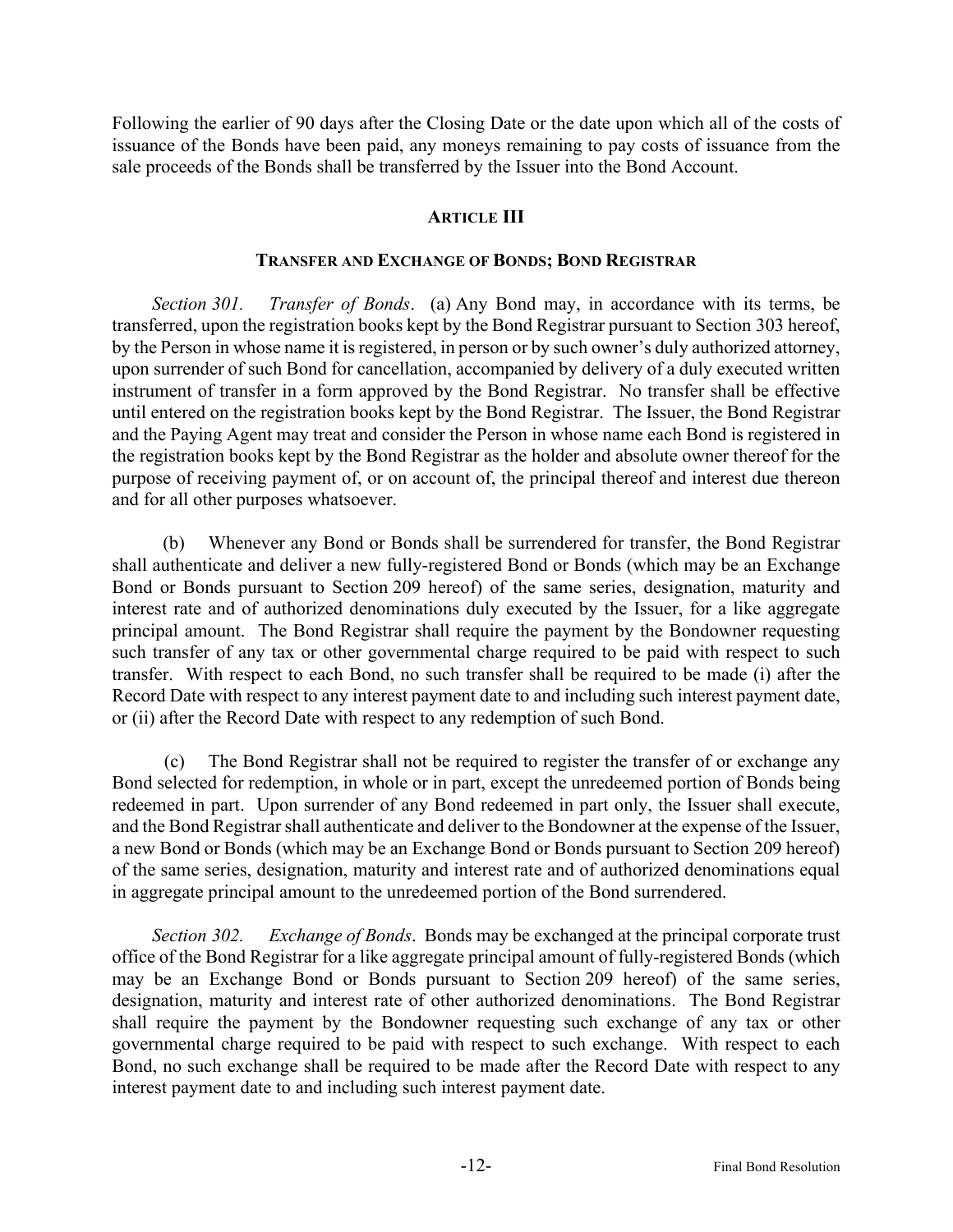*Section 303. Bond Registration Books*. This Bond Resolution shall constitute a system of registration within the meaning and for all purposes of the Registered Public Obligations Act, Chapter 7 of Title 15 of the Utah Code. The Bond Registrar shall keep or cause to be kept, at its principal corporate trust office, sufficient books for the registration and transfer of the Bonds, which shall at all times be open to inspection by the Issuer; and, upon presentation for such purpose, the Bond Registrar shall, under such reasonable regulations as it may prescribe, register, or transfer or cause Bonds to be registered or transferred on those books as herein provided.

*Section 304. List of Bondowners*. The Bond Registrar shall maintain a list of the names and addresses of the owners of all Bonds and upon any transfer shall add the name and address of the new Bondowner and eliminate the name and address of the transferor Bondowner.

*Section 305. Duties of Bond Registrar*. If requested by the Bond Registrar, the President and the Business Administrator are authorized to execute the Bond Registrar's standard form of agreement between the Issuer and the Bond Registrar with respect to the compensation, obligations and duties of the Bond Registrar hereunder, which may include the following:

(a) to act as bond registrar, authenticating agent, paying agent and transfer agent as provided herein;

(b) to maintain a list of Bondowners as set forth herein and to furnish such list to the Issuer upon request, but otherwise to keep such list confidential;

(c) to give notice of redemption of Bonds as provided herein;

(d) to cancel and/or destroy Bonds that have been paid at maturity or upon earlier redemption or submitted for exchange or transfer;

(e) to furnish to the Issuer, at its request, certification of Bonds cancelled and/or destroyed;

(f) to furnish to the Issuer, at its request, at least annually an audit confirmation of Bonds paid, Bonds outstanding and payments made with respect to interest on the Bonds; and

(g) to comply with all applicable provisions of DTC's operational arrangements, as provided in Section 402 hereof.

## **ARTICLE IV**

## **BOOK-ENTRY SYSTEM; LIMITED OBLIGATION OF ISSUER; LETTER OF REPRESENTATIONS**

*Section 401. Book-Entry System; Limited Obligation of Issuer*. (a) The Bonds shall be initially issued in the form of a separate, single, certificated, fully-registered Bond for each of the maturities set forth in Section 204 hereof. Upon initial issuance, the ownership of each such Bond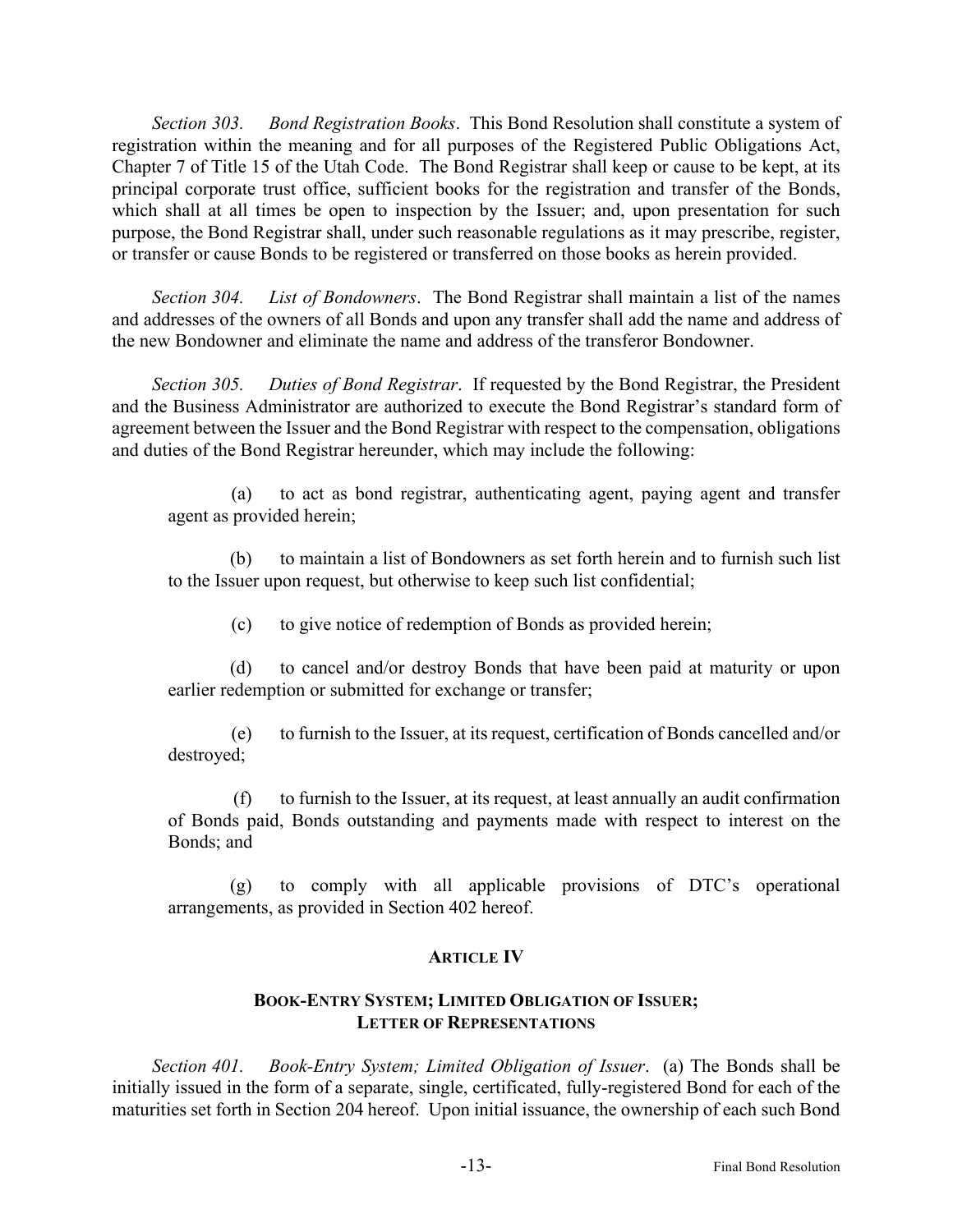shall be registered in the registration books kept by the Bond Registrar in the name of Cede, as nominee of DTC. Except as provided in Section 403 hereof, all of the outstanding Bonds shall be registered in the registration books kept by the Bond Registrar in the name of Cede, as nominee of DTC.

(b) With respect to Bonds registered in the registration books kept by the Bond Registrar in the name of Cede, as nominee of DTC, the Issuer, the Bond Registrar and the Paying Agent shall have no responsibility or obligation to any such Participant or to any Person on behalf of which such a Participant holds an interest in the Bonds. Without limiting the immediately preceding sentence, the Issuer, the Bond Registrar and the Paying Agent shall have no responsibility or obligation with respect to (i) the accuracy of the records of DTC, Cede or any Participant with respect to any ownership interest in the Bonds, (ii) the delivery to any Participant or any other Person, other than a Bondowner, as shown in the registration books kept by the Bond Registrar, of any notice with respect to the Bonds, or (iii) the payment to any Participant or any other Person, other than a Bondowner, as shown in the registration books kept by the Bond Registrar, of any amount with respect to the principal of or premium, if any, or interest on the Bonds. The Issuer, the Bond Registrar and the Paying Agent may treat and consider the Person in whose name each Bond is registered in the registration books kept by the Bond Registrar as the holder and absolute owner of such Bond for the purpose of payment of principal, premium and interest with respect to such Bond and other matters with respect to such Bond, for the purpose of registering transfers with respect to such Bond and for all other purposes whatsoever. The Paying Agent shall pay all principal of and premium, if any, and interest on the Bonds only to the respective Bondowners, as shown in the registration books kept by the Bond Registrar, or their respective attorneys duly authorized in writing, as provided in Section 206 hereof, and all such payments shall be valid and effective to fully satisfy and discharge the Issuer's obligations with respect to payment of principal of and premium, if any, and interest on the Bonds to the extent of the sum or sums so paid. No Person other than a Bondowner, as shown in the registration books kept by the Bond Registrar, shall receive a certificated Bond evidencing the obligation of the Issuer to make payments of principal, premium, if any, and interest pursuant to this Bond Resolution.

(c) Upon delivery by DTC to the Issuer of written notice to the effect that DTC has determined to substitute a new nominee in place of Cede, and subject to the provisions herein with respect to Record Dates, the word *"Cede"* in this Bond Resolution shall refer to such new nominee of DTC; and upon receipt of such a notice the Issuer shall promptly deliver a copy of the same to the Bond Registrar and the Paying Agent.

*Section 402. Letter of Representations*. The Issuer's prior execution and delivery of the Letter of Representations shall not in any way limit the provisions of Section 401 hereof or in any other way impose upon the Issuer any obligation whatsoever with respect to Persons having interests in the Bonds other than the Bondowners, as shown on the registration books kept by the Bond Registrar. In the written acceptance of each Paying Agent and Bond Registrar referred to in Section 206 hereof, such Paying Agent and Bond Registrar, respectively, shall agree to take all action necessary for all of DTC's operational arrangements pertaining to the Paying Agent and Bond Registrar, respectively, to at all times be complied with.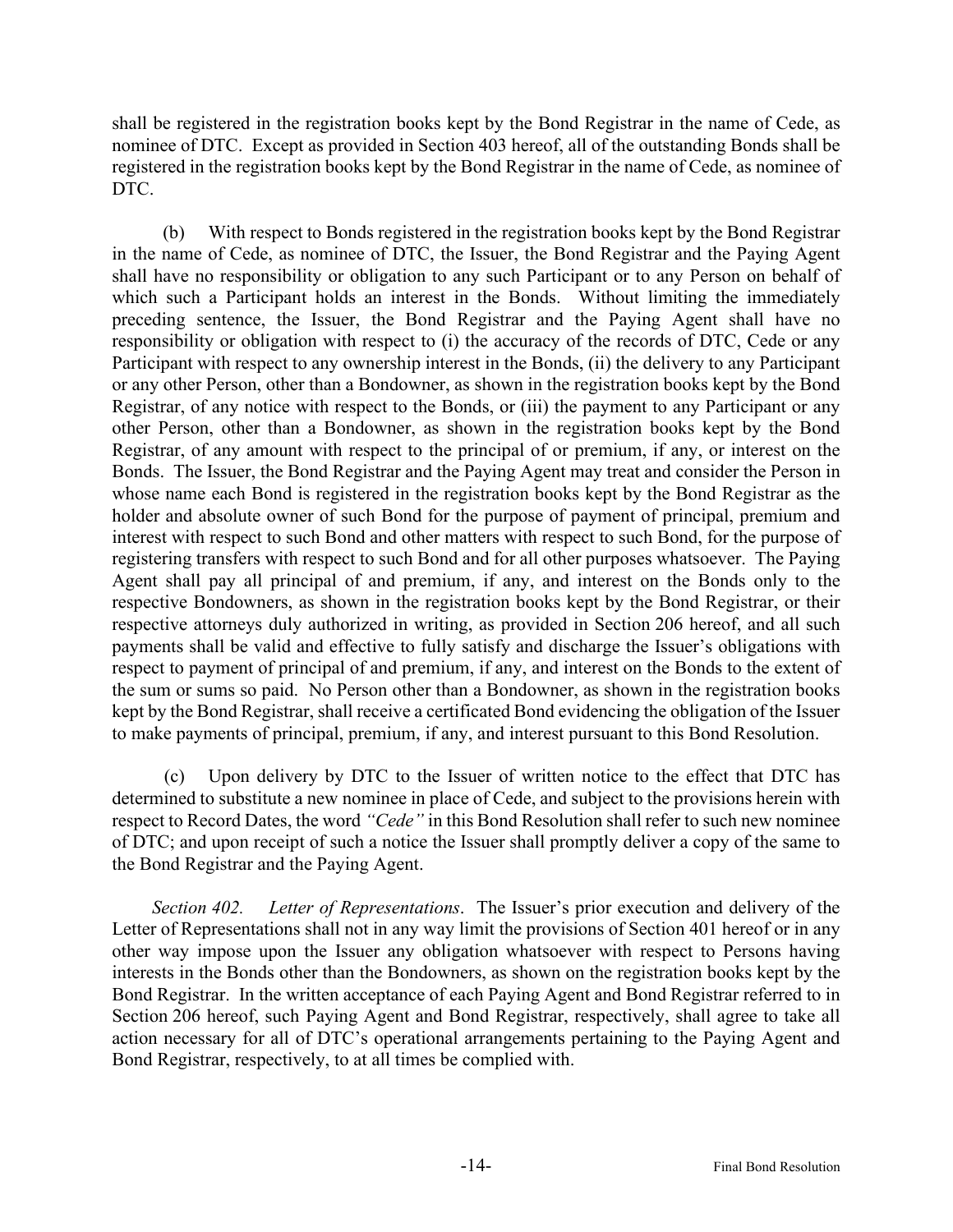*Section 403. Transfers Outside Book-Entry System*. At the option of the Issuer or upon receipt by the Issuer of written notice from DTC that DTC is unable or unwilling to discharge its responsibilities, and no substitute depository willing to undertake the functions of DTC hereunder can be found that is willing and able to undertake such functions upon reasonable and customary terms, the Bonds shall no longer be restricted to being registered in the registration books kept by the Bond Registrar in the name of Cede, as nominee of DTC, but may be registered in whatever name or names Bondowners transferring or exchanging Bonds shall designate, in accordance with the provisions of Article III hereof.

*Section 404. Payments to Cede*. Notwithstanding any other provision of this Bond Resolution to the contrary, so long as any Bond is registered in the name of Cede, as nominee of DTC, all payments with respect to principal of and premium, if any, and interest on such Bond and all notices with respect to such Bond shall be made and given, respectively, in the manner provided in the Letter of Representations.

#### **ARTICLE V**

#### **COVENANTS AND UNDERTAKINGS**

*Section 501. Covenants of Issuer*. All covenants, statements, representations and agreements contained in the Bonds and all recitals and representations in this Bond Resolution are hereby considered and understood, and it is hereby confirmed that all such covenants, statements, representations and agreements are the covenants, statements, representations and agreements of the Issuer.

*Section 502. Levy of Taxes; Bond Account*. The Issuer covenants and agrees that to pay the interest falling due on the Bonds as the same becomes due, and also to provide a sinking fund for the payment of the principal of the Bonds at maturity, there shall be levied on all taxable property in the District in addition to all other taxes, a direct annual tax sufficient to pay the interest on the Bonds and to pay and retire the same. These taxes when collected shall be applied solely for the purpose of the payment of the interest on and principal of the Bonds, respectively, and for no other purpose whatsoever until the indebtedness so contracted under this Bond Resolution, principal and interest, shall have been fully paid, satisfied and discharged, but nothing herein contained shall be so construed as to prevent the Issuer from applying any other funds that may be in the Issuer's treasury and available for that purpose to the payment of such interest and principal as the same respectively become due and mature. The levy or levies herein provided for may thereupon be diminished to that extent. The sums herein provided for to meet the interest on the Bonds and to discharge the principal thereof when due are hereby appropriated for that purpose, and the required amount for each year shall be included by the Issuer in its annual budget and its statement and estimate as certified to the County Council of Salt Lake County, Utah, in each year. Principal or interest falling due at any time when there shall not be available from the proceeds of the levies described in this Section money sufficient for the payment thereof shall, to the extent of such deficiency, be paid from other funds of the Issuer available for such purpose, and such other funds shall be reimbursed when the proceeds of such levies become available.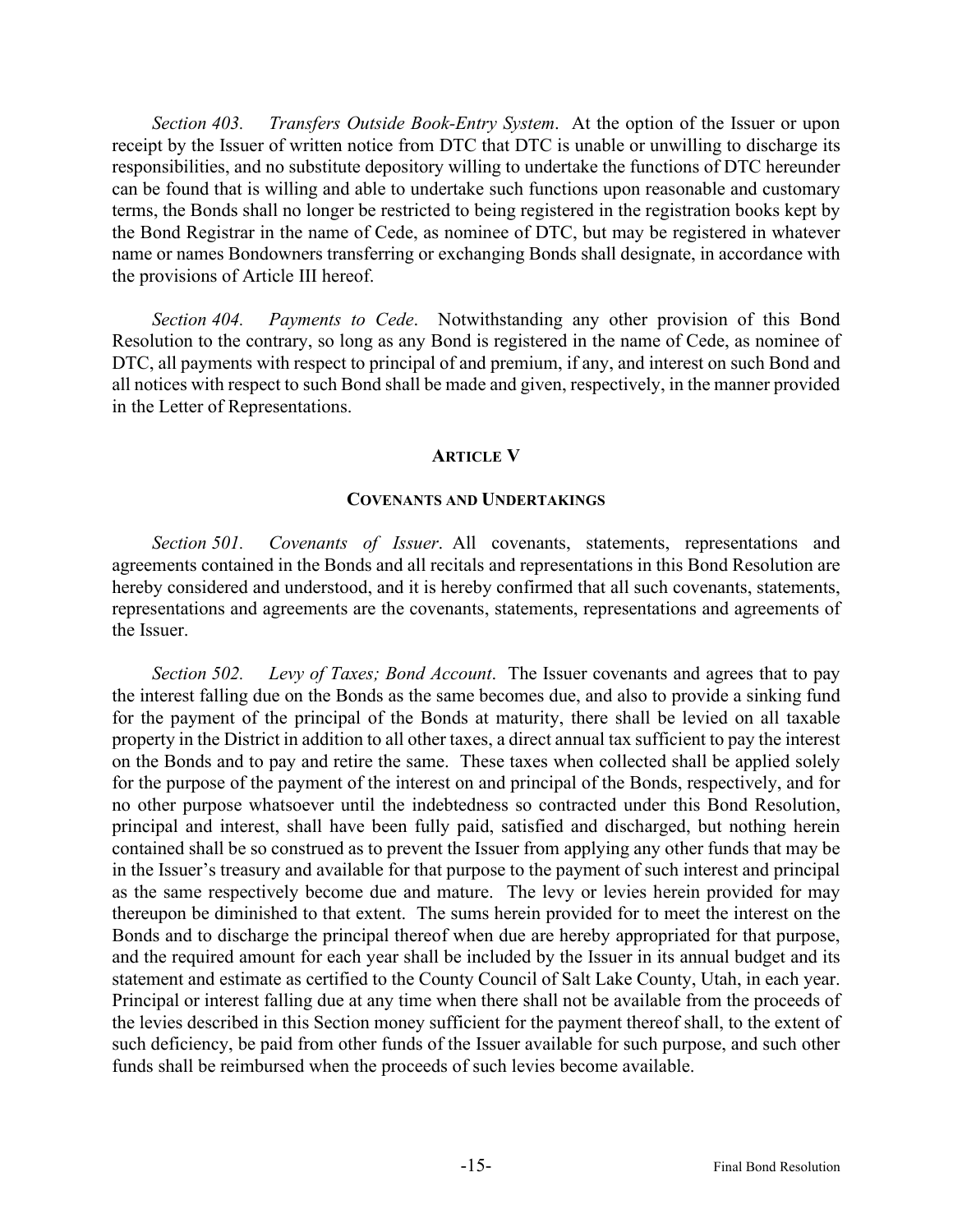The taxes or other funds that are referenced in the foregoing paragraph and that are to be used to pay the principal of or interest on the Bonds shall be deposited into the Bond Account. On or prior to the date preceding each principal or interest payment date for the Bonds on which monies are required by the Bond Guaranty Act to be on deposit with the Paying Agent sufficient for the payment of the principal of and interest on the Bonds, but in any event not later than the business day next preceding each such payment date, the Issuer shall transfer from the Bond Account to the Paying Agent for deposit into the Depository Account an amount sufficient to pay principal of and interest on the Bonds on such payment date. Moneys remaining on deposit in the Bond Account immediately after each such payment date, including any investment earnings thereon earned during the period of such deposit, shall, at the request of the Issuer, be immediately withdrawn from the Bond Account by the Issuer and applied in accordance with State law governing the application of such moneys and federal tax law relating to the Tax Status of the Bonds. Moneys remaining on deposit in the Depository Account immediately after each such payment date, including any investment earnings thereon earned during the period of such deposit, shall be immediately withdrawn from the Depository Account by the Paying Agent and paid to the Issuer and applied in accordance with State law governing the application of such moneys and federal tax law relating to the Tax Status of the Bonds. The Bond Account and the Depository Account have been established primarily to achieve a proper matching of revenues and debt service on the Bonds. The Bond Account and the Depository Account shall be depleted at least once each year by the Issuer, except for a reasonable carryover amount not to exceed the greater of one year's earnings on the Bond Account or one-twelfth of the annual debt service on the Bonds.

*Section 503. Arbitrage Covenant; Covenant to Maintain Tax-Exemption.* (a) The President, the Business Administrator and other appropriate officials of the Issuer are hereby authorized and directed to execute such Tax Certificates as shall be necessary to establish that (i) the Bonds are not "arbitrage bonds" within the meaning of Section 148 of the Code and the Regulations, (ii) the Bonds are not and will not become "private activity bonds" within the meaning of Section 141 of the Code, (iii) all applicable requirements of Section 149 of the Code are and will be met, (iv) the covenants of the Issuer contained in this Section will be complied with and (v) interest on the Bonds is not and will not become includible in gross income of the owners thereof for federal income tax purposes under the Code and applicable Regulations.

(b) The Issuer covenants and certifies to and for the benefit of the owners from time to time of the Bonds that:

(i) it will at all times comply with the provisions of any Tax Certificates;

(ii) it will at all times comply with the rebate requirements contained in Section 148(f) of the Code and the Regulations, including, without limitation, the entering into any necessary rebate calculation agreement to provide for the calculations of amounts required to be rebated to the United States, the keeping of records necessary to enable such calculations to be made, the creation of any rebate fund to provide for the payment of any required rebate and the timely payment to the United States of all amounts, including any applicable penalties and interest, required to be rebated, except to the extent that the Bonds are not subject to such arbitrage rebate requirements;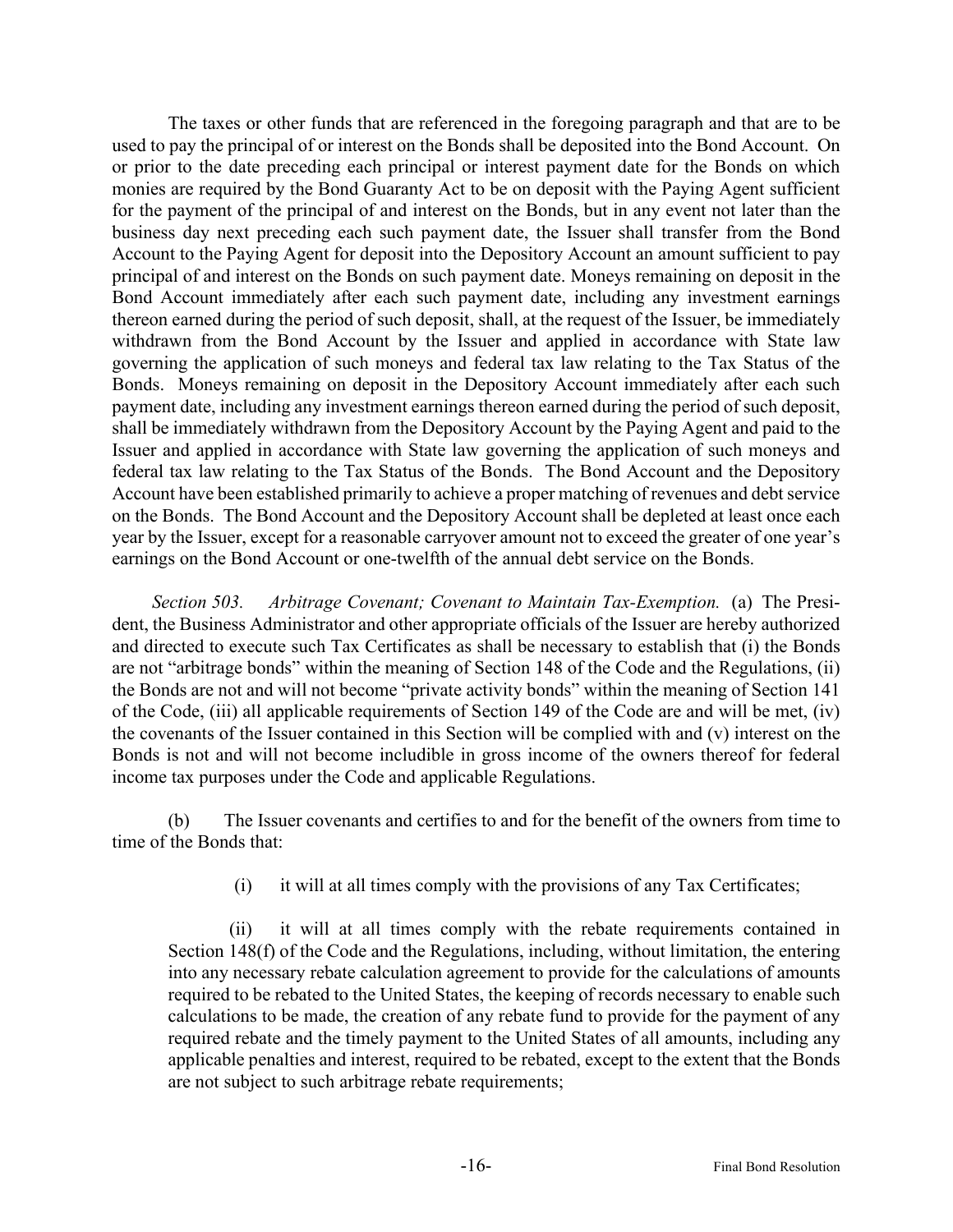(iii) no use will be made of the proceeds of the issue and sale of the Bonds, or any funds or accounts of the Issuer that may be deemed to be proceeds of the Bonds, pursuant to Section 148 of the Code and applicable Regulations, which use, if it had been reasonably expected on the date of issuance of the Bonds, would have caused the Bonds to be classified as "arbitrage bonds" within the meaning of Section 148 of the Code;

(iv) it will not use or permit the use of any of its facilities or properties in such manner that such use would cause the Bonds to be "private activity bonds" described in Section 141 of the Code;

(v) no bonds or other evidences of indebtedness of the Issuer (other than the Bonds) have been or will be issued, sold or delivered within a period beginning fifteen (15) days prior to the sale of the Bonds and ending fifteen (15) days following the delivery of the Bonds, other than the Bonds;

(vi) it will not take any action that would cause interest on the Bonds to be or to become ineligible for the exclusion from gross income of the owners of the Bonds as provided in Section 103 of the Code, nor will it omit to take or cause to be taken in timely manner any action, which omission would cause interest on the Bonds to be or to become ineligible for the exclusion from gross income of the owners of the Bonds as provided in Section 103 of the Code;

(vii) it recognizes that Section 149(a) of the Code requires the Bonds to be issued and to remain in fully registered form in order that interest thereon is excludable from gross income of the owners thereof for federal income tax purposes under laws in force at the time the Bonds are initially delivered and the Issuer agrees that it will not take any action to permit the Bonds to be issued in, or converted into, bearer or coupon form without an opinion of Bond Counsel to the effect that such action will not adversely affect the excludability of interest on the Bonds from the gross income of the owners thereof for federal income tax purposes; and

(viii) it acknowledges that, in the event of an examination by the Internal Revenue Service of the exemption from Federal income taxation for interest paid on the Bonds, under present rules, the Issuer may be treated as a "taxpayer" in such examination and agrees that it will respond in a commercially reasonable manner to any inquiries from the Internal Revenue Service in connection with such an examination.

Pursuant to these covenants, the Issuer obligates itself to comply throughout the term of the issue of the Bonds with the requirements of Section 103 of the Code and the Regulations proposed or promulgated thereunder.

*Section 504. Bond Guaranty Act*. (a) The Board hereby finds and determines that it is in the best interest of the District for the Bonds to benefit from the guaranty provided by the State of Utah pursuant to the Bond Guaranty Act. Pursuant to the Bond Guaranty Act and subject to having a Certificate of Eligibility from the State of Utah in force at the time of the issuance of the Bonds, the guaranty of the State of Utah is pledged for the benefit of the Bonds pursuant to the Bond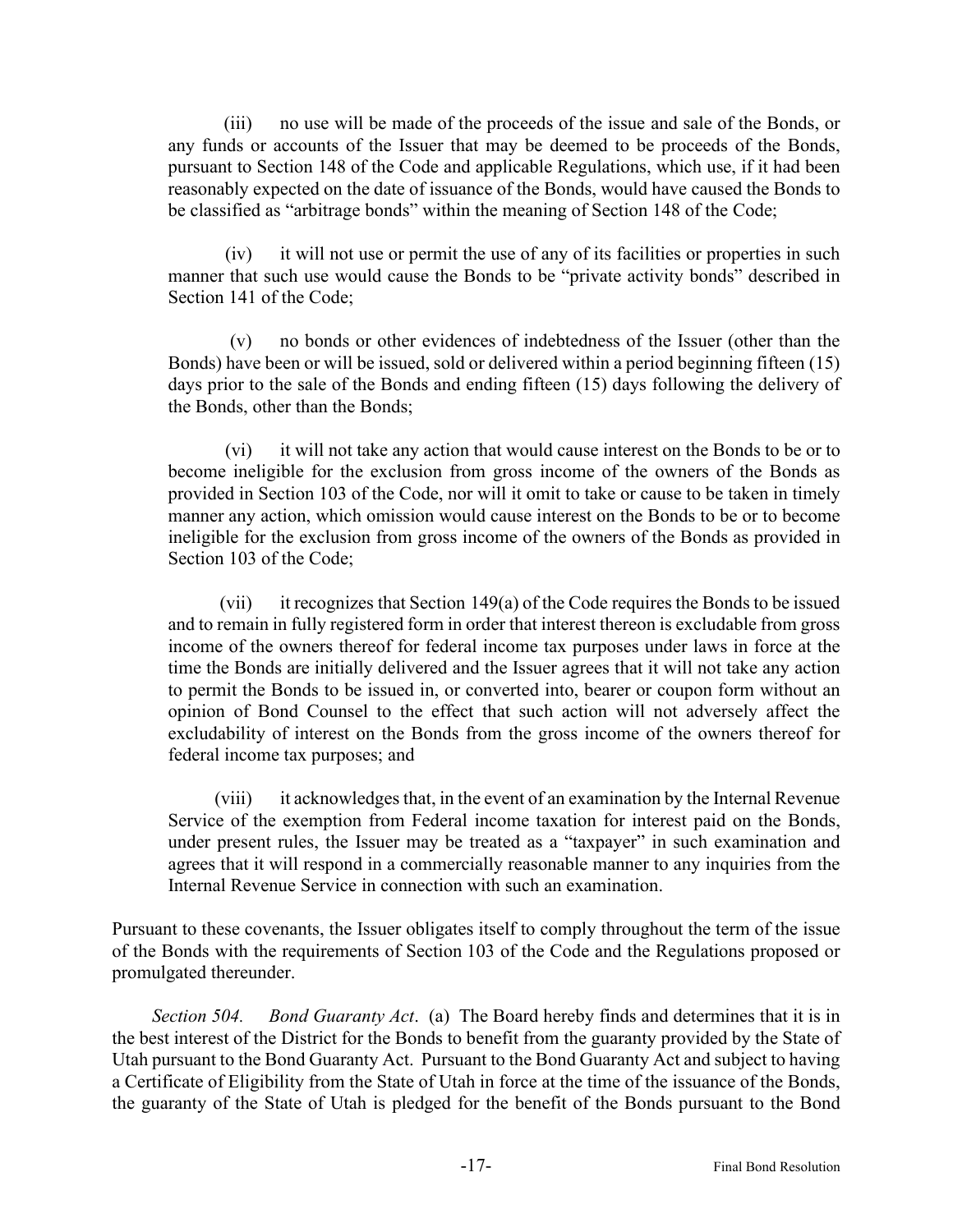Guaranty Act. The Board hereby authorizes, empowers and directs the President, the Business Administrator and the employees, officers and agents of the District to do or perform all such acts and to execute all such certificates, documents and other instruments as may be necessary or advisable in connection with the guaranty of the State of Utah for the benefit of the Bonds pursuant to the Bond Guaranty Act.

(b) Without limiting the general authorization in subparagraph (a) above, the Business Administrator is hereby authorized and directed to take such actions as are required by the Bond Guaranty Act, including, without limitation, transferring monies sufficient for the scheduled payment of principal of or interest on the Bonds to the Paying Agent, for deposit into the Depository Account, at the times required under the Bond Guaranty Act and providing any notices with respect to the Bonds that the Business Administrator or the Issuer is required to provide under the Bond Guaranty Act.

(c) If sufficient funds have not been transferred to the Paying Agent, as required by the Bond Guaranty Act, the Paying Agent is hereby authorized and directed to take such actions as are required or authorized by the Bond Guaranty Act to obtain monies to provide for the payment of the principal of and interest on the Bonds when due, all in accordance with the provisions of the Bond Guaranty Act.

## **ARTICLE VI**

### **FORM OF BONDS**

*Section 601. Form of Bonds*. Each fully-registered Bond shall be, respectively, in substantially the following form, with such insertions or variations as to any amortization provisions and such other insertions or omissions, endorsements and variations as may be required (including, but not limited to, such changes as may be necessary if the Bonds at any time are no longer held in book-entry form as permitted by Section 403 hereof):

## **[FORM OF BOND]**

**\_\_\_\_\_\_\_\_\_\_\_\_\_\_\_\_\_\_\_\_\_\_\_\_\_\_\_\_\_\_\_\_\_\_\_\_\_\_\_**

*Unless this certificate is presented by an authorized representative of The Depository Trust Company, a New York corporation ("DTC"), to the Issuer or its agent for registration of transfer, exchange, or payment, and any certificate issued is registered in the name of Cede & Co. or in such other name as is requested by an authorized representative of DTC (and any payment is made to Cede & Co. or to such other entity as is requested by an authorized representative of DTC), ANY TRANSFER, PLEDGE, OR OTHER USE HEREOF FOR VALUE OR OTHERWISE BY OR TO ANY PERSON IS WRONGFUL inasmuch as the registered owner hereof, Cede & Co., has an interest herein.*

**\_\_\_\_\_\_\_\_\_\_\_\_\_\_\_\_\_\_\_\_\_\_\_\_\_\_\_\_\_\_\_\_\_\_\_\_\_\_\_**

PURSUANT TO AND SUBJECT TO THE CONDITIONS CONTAINED IN TITLE 53G, CHAPTER 4, PART 8 OF THE UTAH CODE ANNOTATED 1953, AS AMENDED (THE *"BOND GUARANTY ACT"*), THE FULL FAITH AND CREDIT AND UNLIMITED TAXING POWER OF THE STATE OF UTAH ARE PLEDGED TO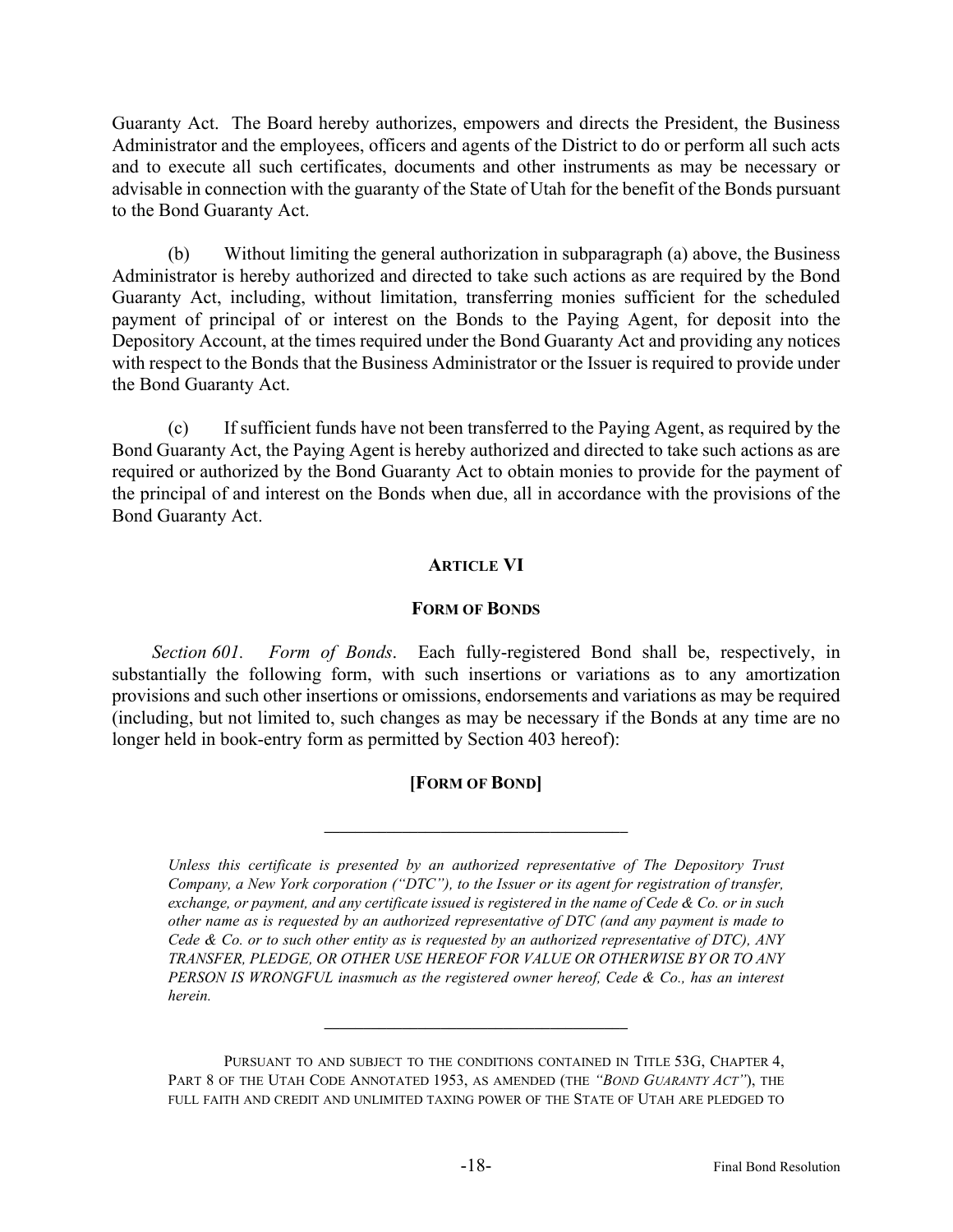GUARANTEE FULL AND TIMELY PAYMENT OF THE PRINCIPAL OF AND INTEREST ON THIS BOND AS SUCH PAYMENTS SHALL BECOME DUE.

Registered Registered

## UNITED STATES OF AMERICA STATE OF UTAH SALT LAKE COUNTY

## BOARD OF EDUCATION OF GRANITE SCHOOL DISTRICT

#### GENERAL OBLIGATION SCHOOL BUILDING BOND, SERIES 2020

| Number R-                |                       |             |               |
|--------------------------|-----------------------|-------------|---------------|
| <b>INTEREST RATE:</b>    | <b>MATURITY DATE:</b> | DATED DATE: | <b>CUSIP:</b> |
| $\frac{0}{0}$            | June $1,$             | , 2020      |               |
| <b>REGISTERED OWNER:</b> |                       |             |               |
| PRINCIPAL AMOUNT:        |                       |             |               |

KNOW ALL MEN BY THESE PRESENTS that the Board of Education of Granite School District, Utah (the *"Issuer"*), a duly organized and existing body corporate and a political subdivision of the State of Utah, acknowledges itself indebted and for value received hereby promises to pay to the registered owner identified above, or registered assigns, on the maturity date identified above, upon presentation and surrender hereof, the principal amount identified above (the *"Principal Amount"*), and to pay the registered owner hereof interest on the balance of the Principal Amount from time to time remaining unpaid from the interest payment date next preceding the date of registration and authentication of this Bond, unless this Bond is registered and authenticated as of an interest payment date, in which event this Bond shall bear interest from such interest payment date, or unless this Bond is registered and authenticated prior to the first interest payment date, in which event this Bond shall bear interest from the dated date identified above (the *"Dated Date"*), or unless, as shown by the records of the hereinafter referred to Bond Registrar, interest on the hereinafter referred to Bonds shall be in default, in which event this Bond shall bear interest from the date to which interest has been paid in full, at the interest rate per annum (calculated on the basis of a year of 360 days consisting of twelve 30-day months) identified above (the *"Interest Rate"*), payable semiannually on June 1 and December 1 in each year, commencing extend the summarist commencing the summarist commencing the variable summarist commencing the VI amount. This Bond shall bear interest on overdue principal at the Interest Rate. Principal of and premium, if any, on this Bond shall be payable upon presentation and surrender hereof at the principal corporate trust office of Zions Bancorporation, National Association, of Salt Lake City, Utah, as Paying Agent for the Bonds, or at the principal corporate trust office of any successor who is at the time the Paying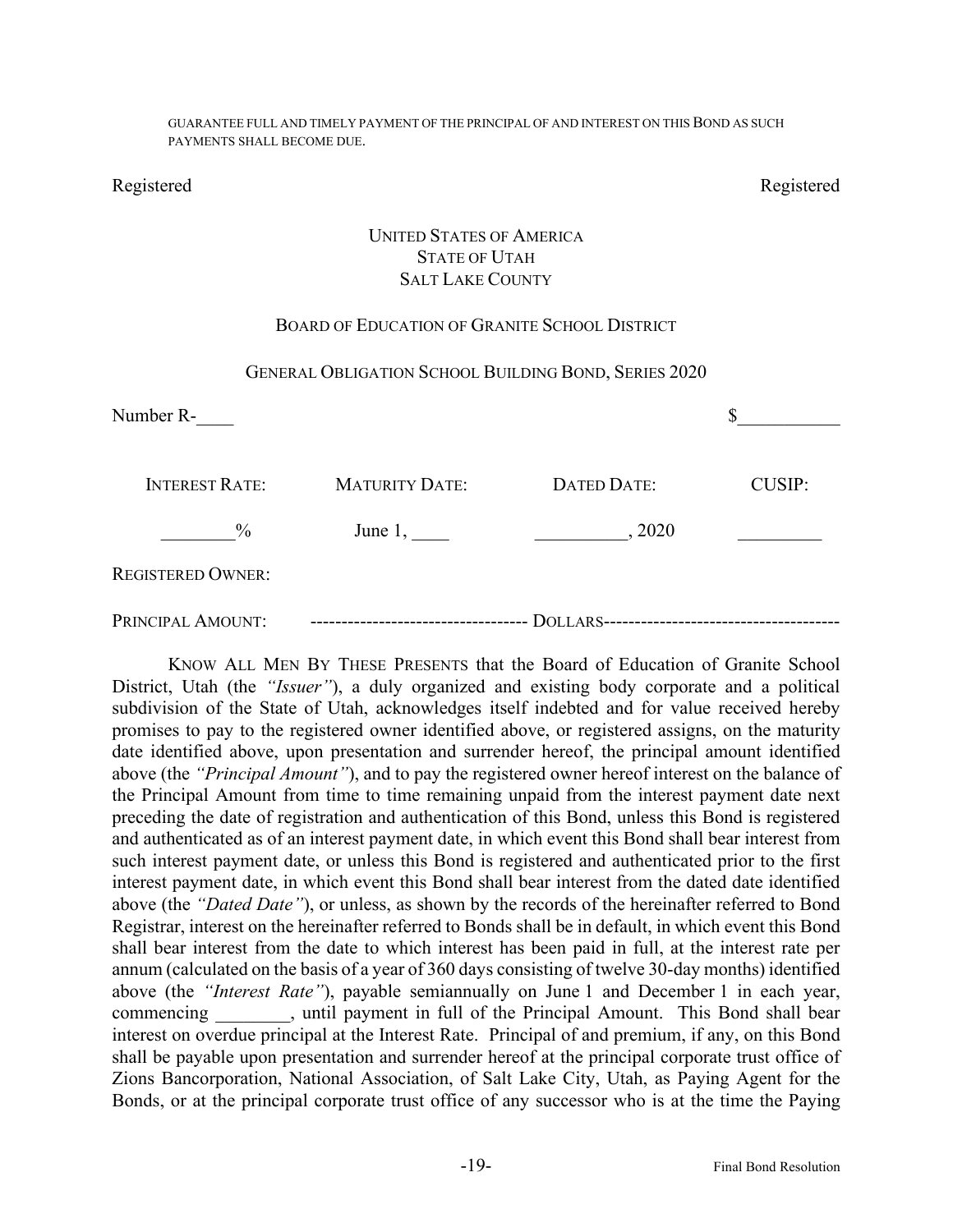Agent of the Issuer, in any coin or currency of the United States of America that at the time of payment is legal tender for the payment of public and private debts; and payment of the interest hereon shall be made to the registered owner hereof and shall be paid by check or draft mailed to the person who is the registered owner of record on the Record Date.

This Bond is one of the General Obligation School Building Bonds, Series 2020 of the Issuer (the *"Bonds"*), limited to the aggregate principal amount of Dollars (\$\_\_\_\_\_\_\_\_\_\_\_\_\_\_\_\_), dated as of the Dated Date, issued under and by virtue of the Local Government Bonding Act, Chapter 14 of Title 11, Utah Code Annotated 1953, as amended (the *"Utah Code"*), the Registered Public Obligations Act, Chapter 7 of Title 15 of the Utah Code, and the applicable provisions of Title 53G of the Utah Code (collectively, the *"Act"*), and under and pursuant to resolutions of the Issuer adopted on September 1, 2020 (the *"Bond Resolution"*), after having been authorized at an election held on November 7, 2017, in Granite School District, Utah by a vote of the qualified electors thereof, for the purpose of, among other things, raising money to pay all or part of the cost of purchasing, constructing or otherwise acquiring one or more school sites, buildings and furnishings and improving existing school property under the charge of the Issuer.

Zions Bancorporation, National Association, of Salt Lake City, Utah, is the initial bond registrar and paying agent of the Issuer with respect to the Bonds. This bond registrar and paying agent, together with any successor bond registrar or paying agent, are referred to herein, respectively, as the *"Bond Registrar"* and the *"Paying Agent*."

The Issuer covenants and is by law required to levy annually a sufficient tax to pay interest on this Bond as it falls due and also to constitute a sinking fund for the payment of the principal hereof as the same falls due.

This Bond is transferable, as provided in the Bond Resolution, only upon the books of the Issuer kept for that purpose at the principal corporate trust office of the Bond Registrar, by the registered owner hereof in person or by such owner's attorney duly authorized in writing. Such transfer shall be made upon surrender of this Bond, together with a written instrument of transfer satisfactory to the Bond Registrar, duly executed by the registered owner or such duly authorized attorney and upon the payment of the charges prescribed in the Bond Resolution, and thereupon the Issuer shall issue in the name of the transferee a new registered Bond or Bonds of authorized denominations of the same aggregate principal amount, series, designation, maturity and interest rate as the surrendered Bond, all as provided in the Bond Resolution. No transfer of this Bond shall be effective until entered on the registration books kept by the Bond Registrar. The Issuer, the Bond Registrar and the Paying Agent may treat and consider the person in whose name this Bond is registered on the registration books kept by the Bond Registrar as the holder and absolute owner hereof for the purpose of receiving payment of, or on account of, the principal hereof and interest due hereon and for all other purposes whatsoever, and neither the Issuer, the Bond Registrar nor the Paying Agent shall be affected by any notice to the contrary.

The Bonds are issuable solely in the form of registered Bonds in the denomination of \$5,000 or any whole multiple thereof.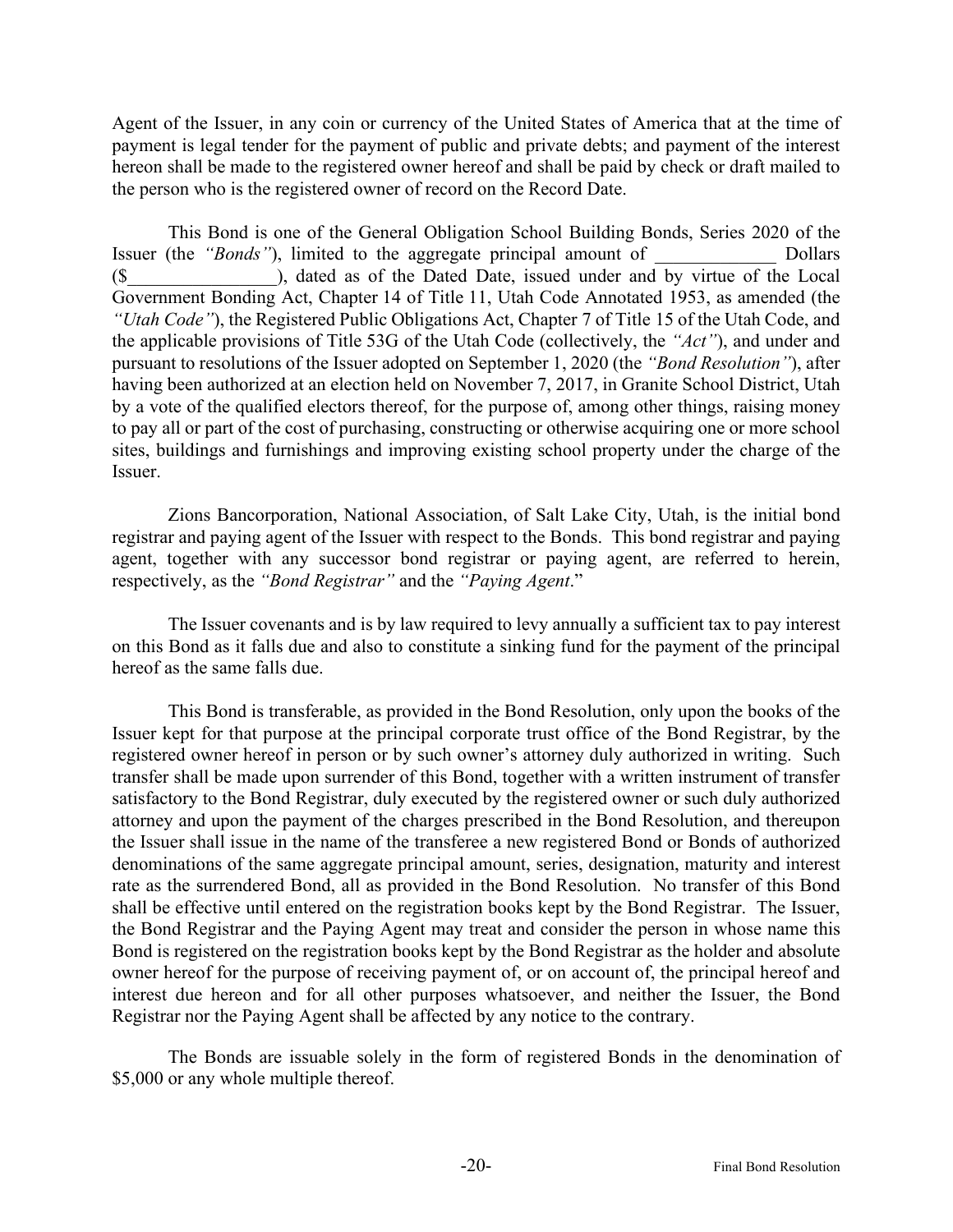The Bonds are subject to redemption as described in the Bond Resolution.

Except as otherwise provided herein and unless the context clearly indicates otherwise, words and phrases used herein shall have the same meanings as such words and phrases in the Bond Resolution.

This Bond and the issue of Bonds of which it is a part are issued in conformity with and after full compliance with the Constitution of the State of Utah and pursuant to the provisions of the Act and all other laws applicable thereto. It is hereby certified and recited that all conditions, acts and things required by the Constitution or laws of the State of Utah and by the Act and the Bond Resolution to exist, to have happened or to have been performed precedent to or in connection with the issuance of this Bond exist, have happened and have been performed and that the issue of Bonds, together with all other indebtedness of the Issuer, is within every debt and other limit prescribed by the Constitution and laws referenced above, and that the full faith and credit of the Issuer are hereby irrevocably pledged to the punctual payment of the principal of and interest on this Bond according to its terms.

Pursuant to the Bond Guaranty Act, the State of Utah has pledged to and agreed with the holders of the Bonds that the State of Utah will not alter, impair, or limit the rights vested by the default avoidance program established by the Bond Guaranty Act with respect to the Bonds until the Bonds, together with applicable interest, are fully paid and discharged. Nothing contained in this paragraph shall be construed as precluding an alteration, impairment, or limitation if adequate provision is made by law for the protection of the holders of the Bonds, as provided by the Bond Guaranty Act.

This Bond shall not be valid until the Certificate of Authentication hereon shall have been manually signed by the Bond Registrar.

IN WITNESS WHEREOF, THE BOARD OF EDUCATION OF GRANITE SCHOOL DISTRICT, UTAH, has caused this Bond to be signed in its name and on its behalf by its President and countersigned and attested by the Business Administrator of Granite School District, Utah, and has caused its official seal or a facsimile thereof to be impressed or imprinted hereon, all as of the Dated Date.

> BOARD OF EDUCATION OF GRANITE SCHOOL DISTRICT, UTAH

By (manual signature) President

[SEAL]

COUNTERSIGN AND ATTEST:

By (manual signature)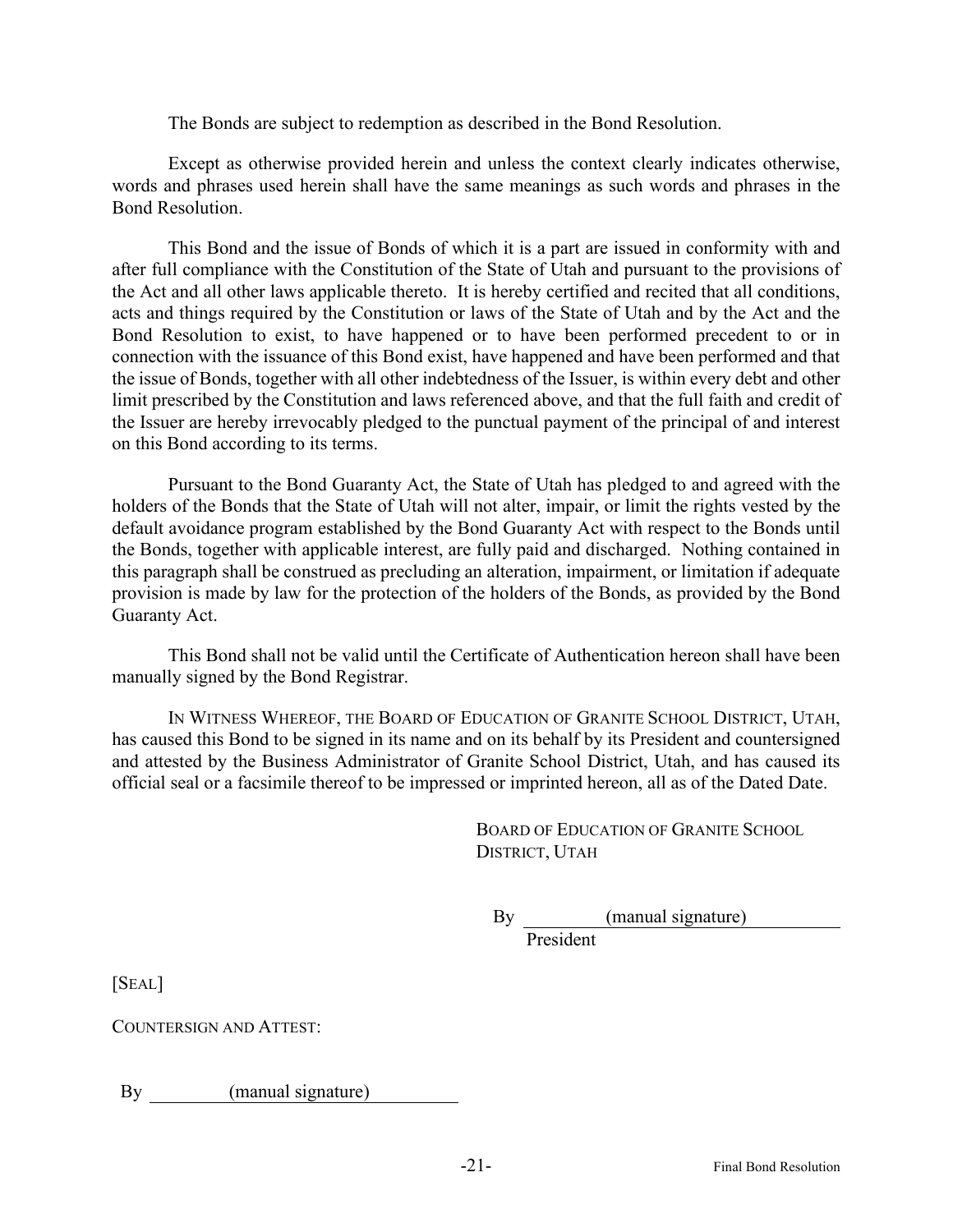Business Administrator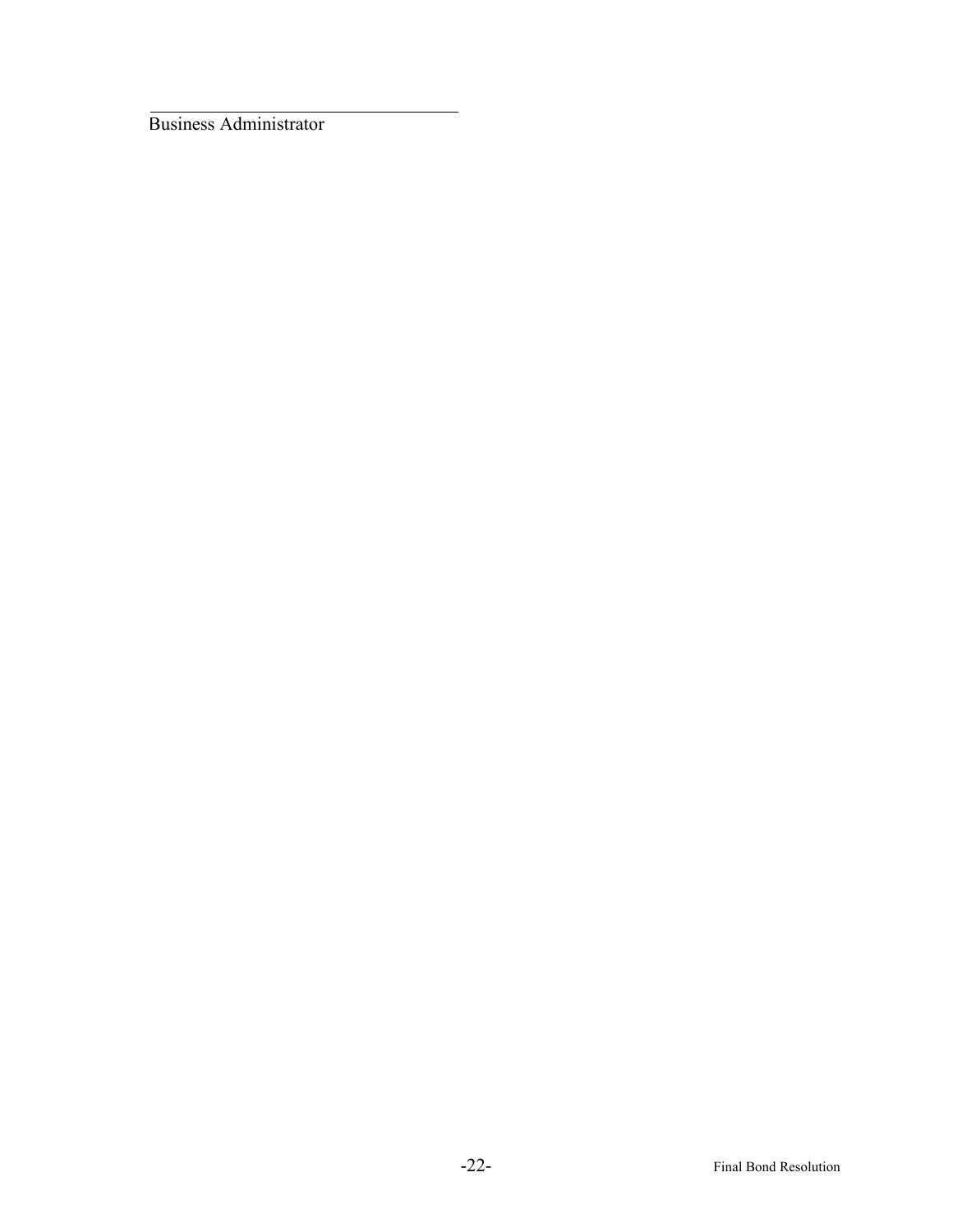# **[FORM OF BOND REGISTRAR'S CERTIFICATE OF AUTHENTICATION]**

This Bond is one of the Bonds described in the within-mentioned Bond Resolution and is one of the General Obligation School Building Bonds, Series 2020 of the Board of Education of Granite School District, Utah.

> ZIONS BANCORPORATION, NATIONAL ASSOCIATION, as Bond Registrar

 $\mathrm{By}$   $\_$ 

Authorized Officer, Zions Bank Division

Date of registration and authentication:  $, 2020$ .

Bond Registrar and Paying Agent:

Zions Bancorporation, National Association Corporate Trust Department One South Main Street, 12<sup>th</sup> Floor Salt Lake City, Utah 84133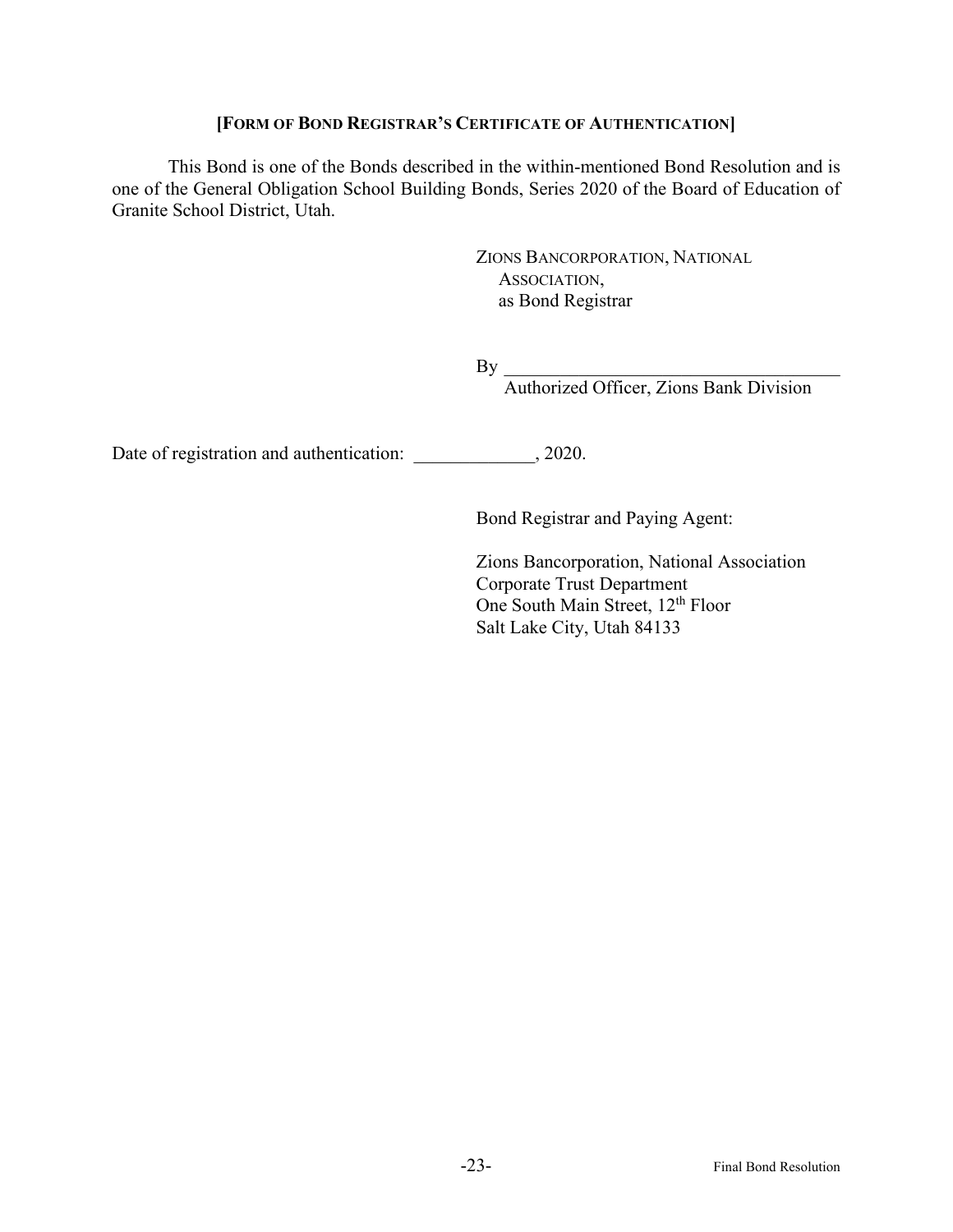## **[FORM OF ASSIGNMENT]**

The following abbreviations, when used in the inscription on the face of the within Bond, shall be construed as though they were written out in full according to applicable laws or regulations.

| $TEN COM$ —   |                          | as tenants in common        | UNIF TRAN MIN ACT—                       |         |
|---------------|--------------------------|-----------------------------|------------------------------------------|---------|
| TEN ENT       | $\frac{1}{2}$            | as tenants by the entirety  | Custodian                                |         |
| <b>JT TEN</b> | $\overline{\phantom{a}}$ | as joint tenants with right | (Cust)                                   | (Minor) |
|               |                          | of survivorship and not as  | under Uniform Transfers to Minors Act of |         |
|               |                          | tenants in common           |                                          |         |

(State)

Additional abbreviations may also be used though not in the above list.

FOR VALUE RECEIVED the undersigned sells, assigns and transfers unto

Insert Social Security or Other Identifying Number of Assignee

(Please Print or Typewrite Name and Address of Assignee)

the within Bond of the BOARD OF EDUCATION OF GRANITE SCHOOL DISTRICT, UTAH, and hereby irrevocably constitutes and appoints \_\_\_\_\_\_\_\_\_\_\_\_\_\_\_\_\_\_\_\_\_\_\_\_\_\_\_\_\_\_\_\_\_\_\_\_\_\_\_\_\_\_\_\_\_\_\_\_

attorney to register the transfer of the Bond on the books kept for registration thereof, with full power of substitution in the premises.

 $\mathcal{L}_\mathcal{L}$ 

DATED: \_\_\_\_\_\_\_\_\_\_\_\_\_\_\_\_\_\_\_\_\_\_ SIGNATURE: \_\_\_\_\_\_\_\_\_\_\_\_\_\_\_\_\_\_\_\_\_\_\_\_\_\_\_\_

SIGNATURE GUARANTEED:

NOTICE: Signature(s) must be guaranteed by an "eligible guarantor institution" meeting the requirements of the Bond Registrar, which requirements include membership or participation in STAMP or such other "signature guarantee program" as may be determined by the Bond Registrar in addition to, or in substitution for, STAMP, all in accordance with the Securities and Exchange Act of 1934, as amended.

NOTICE: The signature to this assignment must correspond with the name as it appears upon the face of the within Bond in every particular, without alteration or enlargement or any change whatever.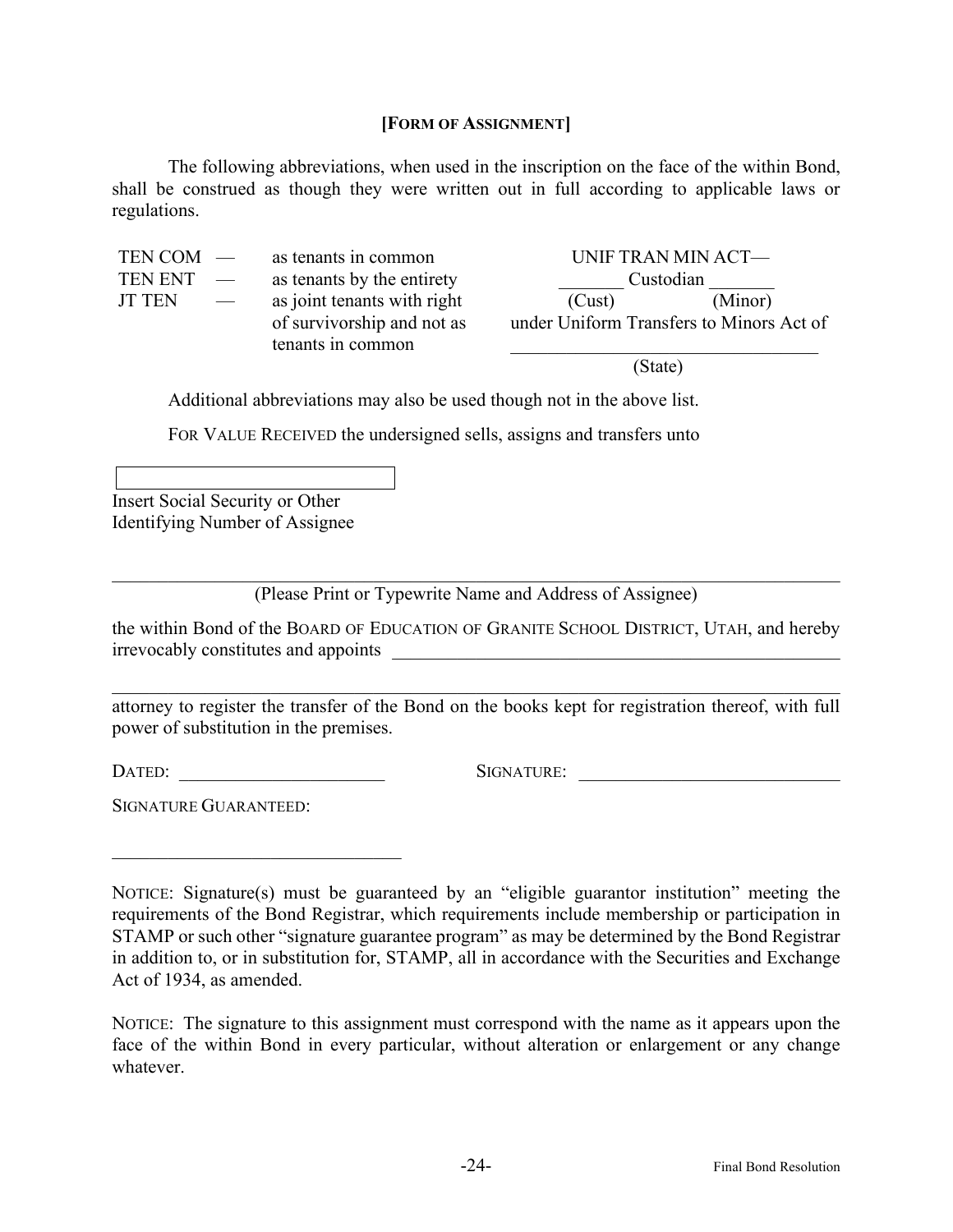#### **ARTICLE VII**

#### **MISCELLANEOUS**

*Section 701. Preliminary Official Statement Deemed Final.* The use and distribution of the Official Statement in preliminary form (the *"Preliminary Official Statement"*), in substantially the form presented at this meeting and in the form attached hereto as *Exhibit 3*, is hereby authorized and approved, with such changes, omissions, insertions and revisions as the Business Administrator shall deem advisable. The President and the Business Administrator are, and each of them is, hereby authorized to do or perform all such acts and to execute all such certificates, documents and other instruments as may be necessary or advisable to deem final the Preliminary Official Statement within the meaning and for purposes of paragraph (b)(1) of Rule 15c2-12 of the Securities and Exchange Commission, subject to completion thereof with the information established at the time of the sale of the Bonds. The President and the Business Administrator are, and each of them is, hereby authorized to do or perform all such acts and to execute all such certificates, documents and other instruments as may be necessary or advisable to provide for the issuance, sale and delivery of the Bonds, and any actions taken thereby for purposes of deeming the Official Statement to be final for purposes of Rule 15c2-12 of the Securities and Exchange Commission are hereby authorized, ratified and confirmed.

*Section 702. Final Official Statement.* The Official Statement of the Issuer is hereby authorized in substantially the form presented at this meeting and in the form attached hereto as *Exhibit* 3, with such changes, omissions, insertions and revisions as the President shall deem advisable, including the completion thereof with the information established at the time of the sale of the Bonds by the Designated Officer and set forth in the Certificate of Determination. The President shall sign and deliver the Official Statement to the Purchaser for distribution to prospective purchasers of the Bonds and other interested persons. The approval of the President of any such changes, omissions, insertions and revisions shall be conclusively established by the President's execution of the Official Statement.

*Section 703. Notice of Bonds to be Issued.* In accordance with the provisions of Section 11-14-316 of the Utah Code, the Business Administrator shall cause a "Notice of Bonds to be Issued," in substantially the form attached hereto as *Exhibit 5*, to be provided (a) by publishing one time in the *Deseret News,* a newspaper of general circulation in the District, and (b) on a website established and maintained by the collective efforts of Utah's newspapers (currently, www.utahlegals.com) and shall cause a copy of this Bond Resolution (together with all exhibits hereto) to be kept on file in his office for public examination during the regular business hours of the Issuer until at least thirty (30) days from and after the date of publication thereof.

For a period of thirty (30) days from and after publication of the Notice of Bonds to be Issued, any person in interest shall have the right to contest the legality of this Bond Resolution or the Bonds hereby authorized or any provision made for the security and payment of the Bonds. After such time, no one shall have any cause of action to contest the regularity, formality or legality of this Bond Resolution or the Bonds or any provision made for the security and payment of the Bonds for any cause.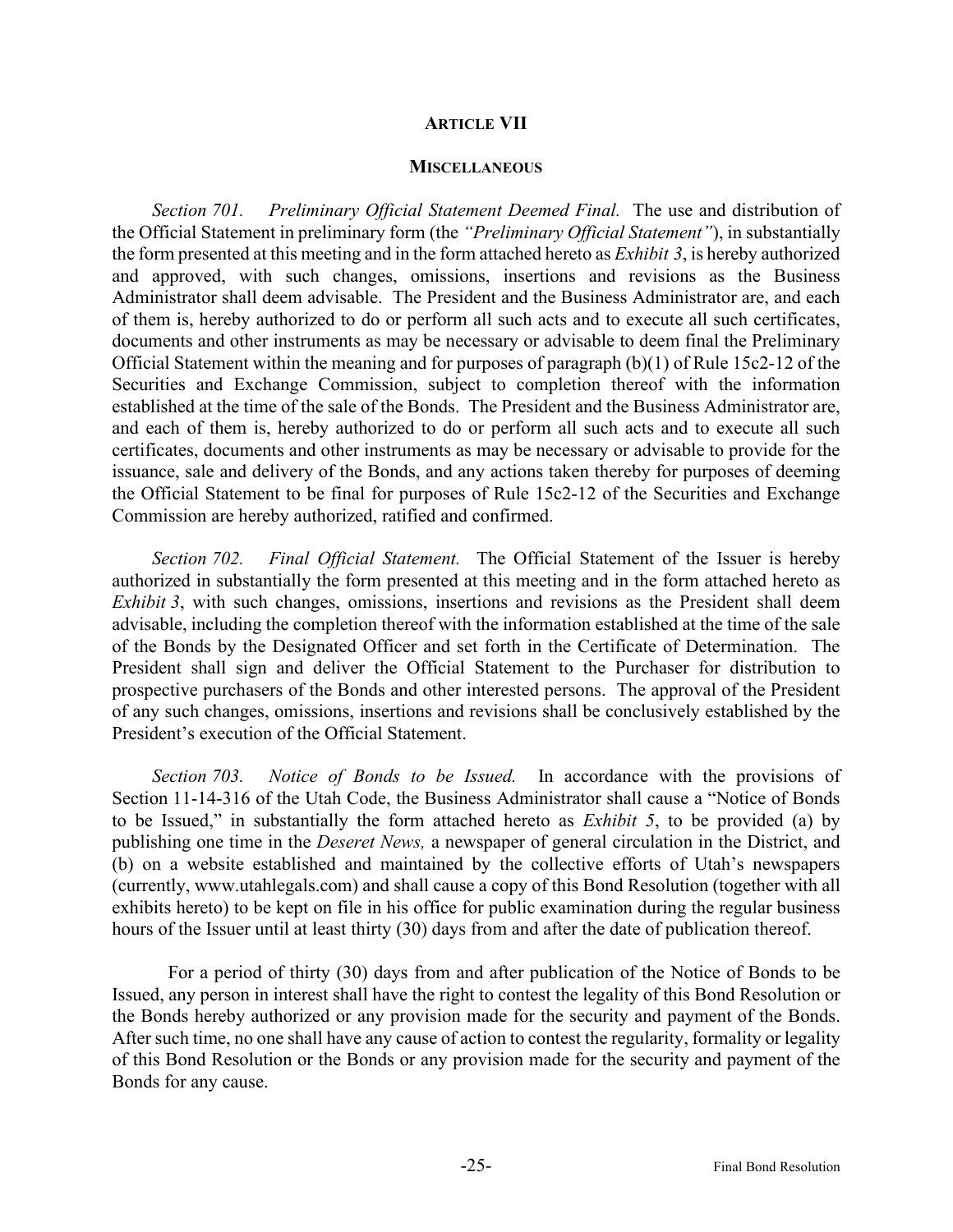*Section 704. Ratification*. All proceedings, resolutions and actions of the Issuer and its officers taken in connection with the sale and issuance of the Bonds are hereby ratified, confirmed and approved, including, without limitation, the publication of the notice of sale for the Bonds as set out in the preambles hereto.

*Section 705. Severability*. It is hereby declared that all parts of this Bond Resolution are severable, and if any section, paragraph, clause or provision of this Bond Resolution shall for any reason be held to be invalid or unenforceable, the invalidity or unenforceability of any such section, paragraph, clause or provision shall not affect the remaining sections, paragraphs, clauses or provisions of this Bond Resolution.

*Section 706. Conflict*. All resolutions, orders and regulations or parts thereof heretofore adopted or passed that are in conflict with any of the provisions of this Bond Resolution are, to the extent of such conflict, hereby repealed.

*Section 707. Captions*. The table of contents and captions or headings herein are for convenience of reference only and in no way define, limit or describe the scope or intent of any provisions or sections of this Bond Resolution.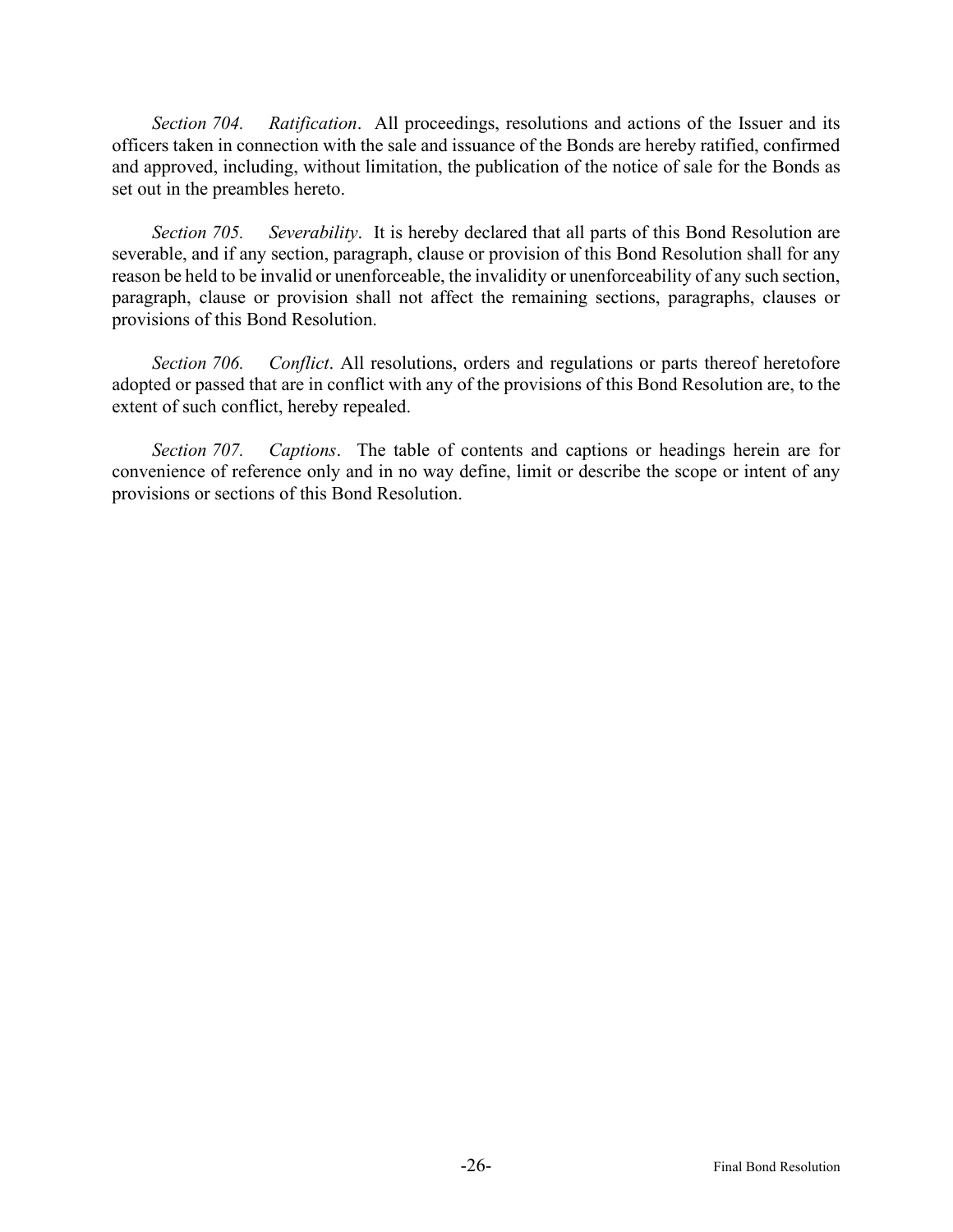*Section 708. Effective Date*. This Bond Resolution shall take effect immediately.

ADOPTED AND APPROVED this September 1, 2020.

BOARD OF EDUCATION OF GRANITE SCHOOL DISTRICT, UTAH

 $\mathrm{By}$   $\_$ 

President

[SEAL]

ATTEST AND COUNTERSIGN:

 $By$ 

Business Administrator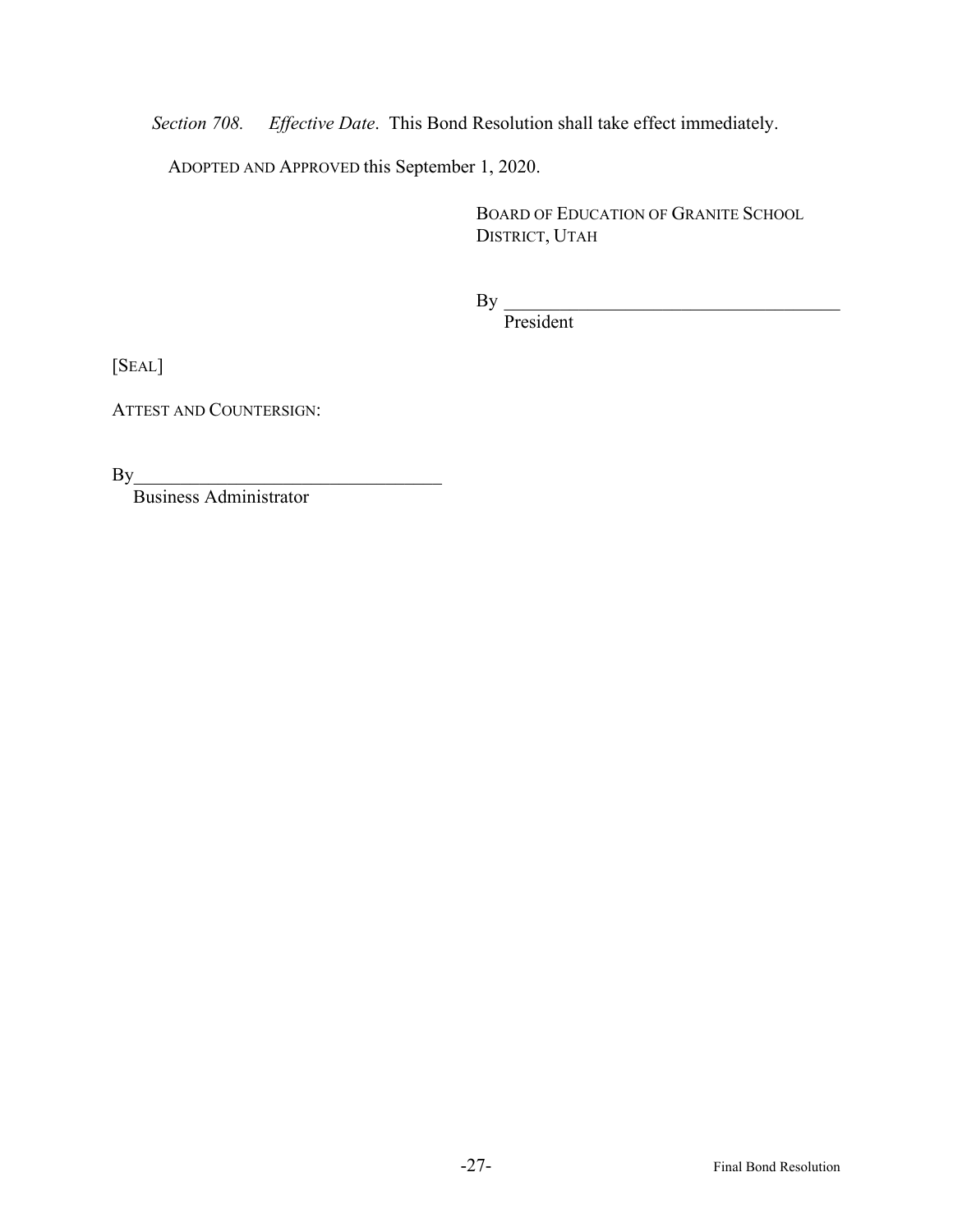[CONTINUING DISCLOSURE UNDERTAKING]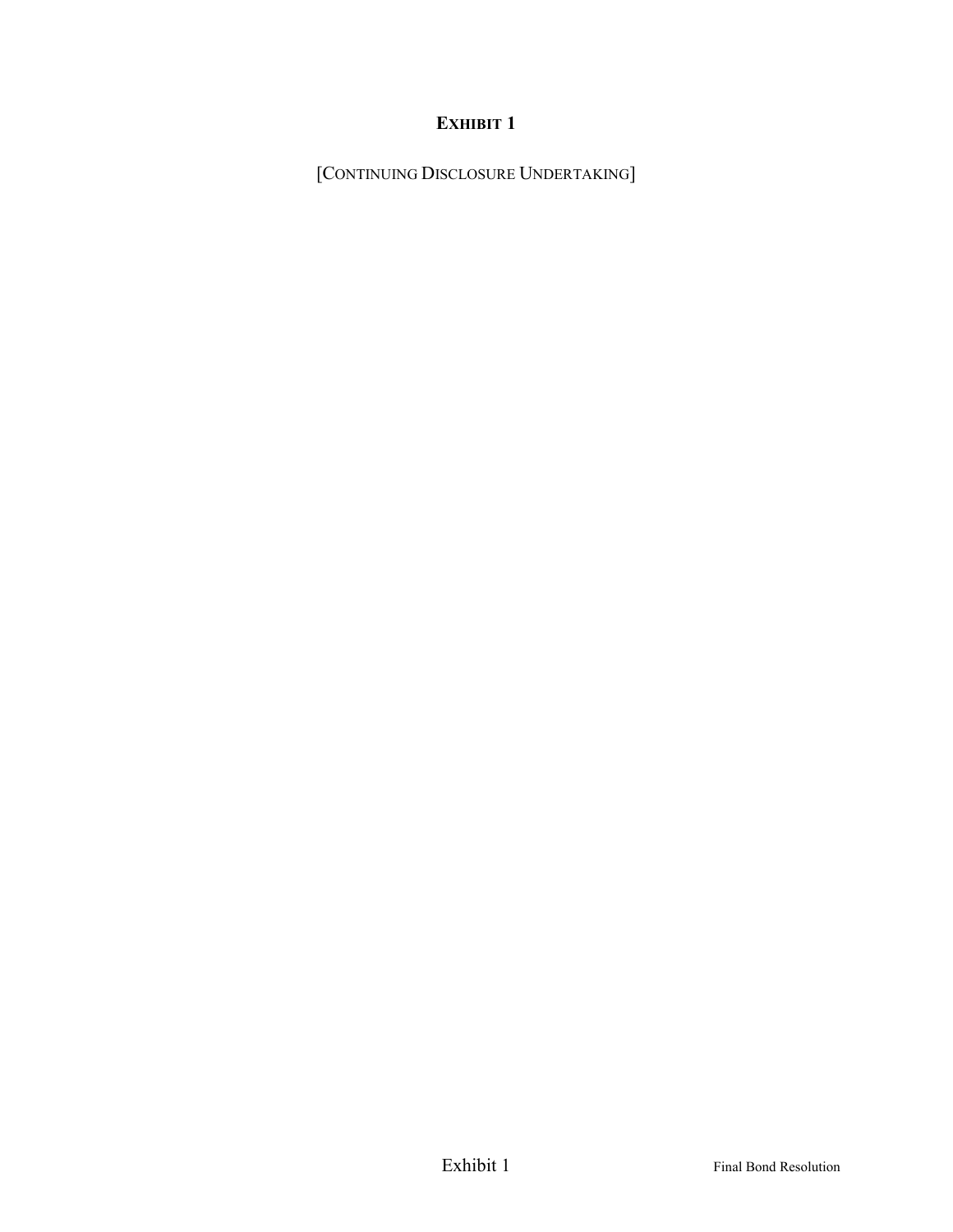[DISSEMINATION AGENCY AGREEMENT]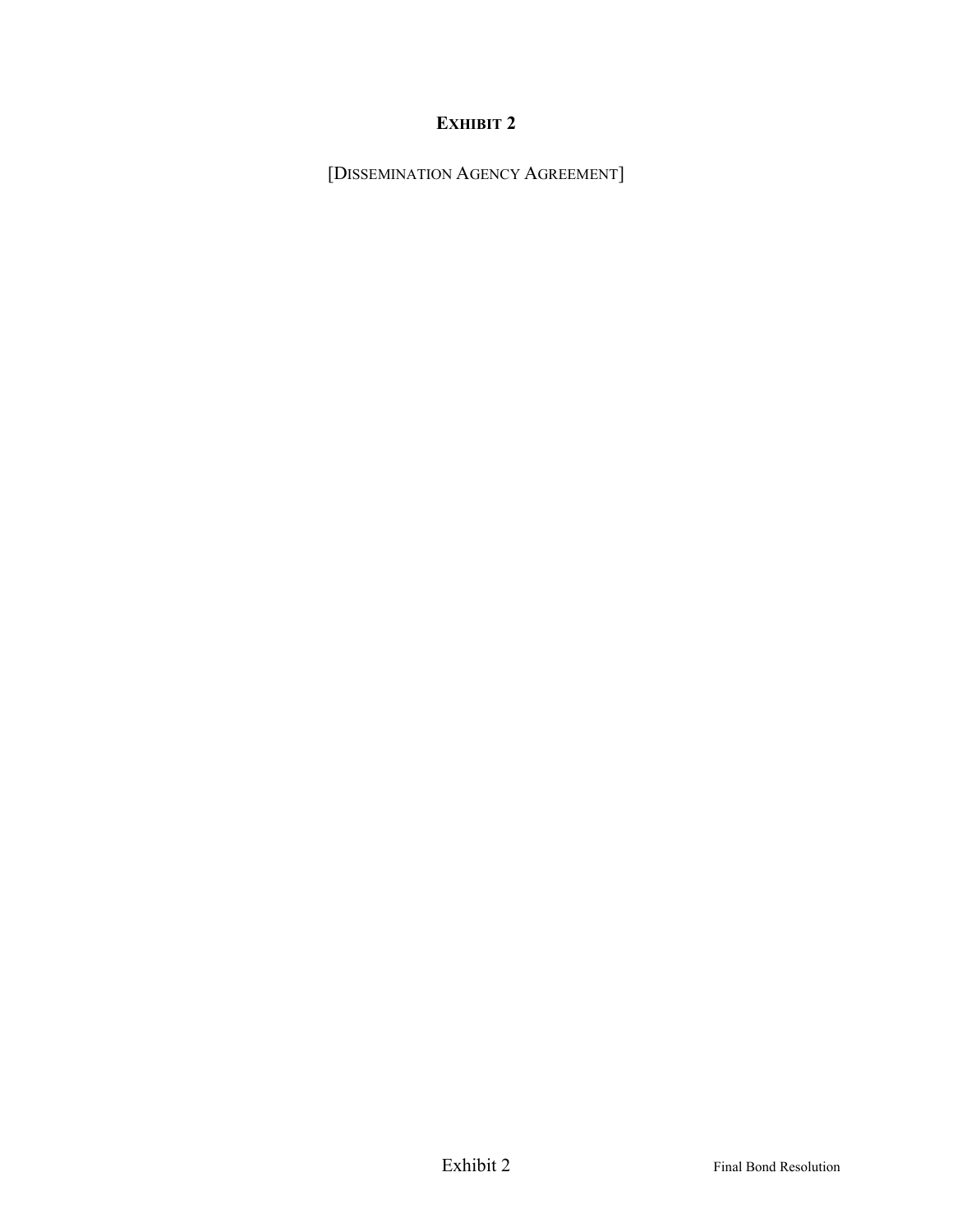[OFFICIAL STATEMENT]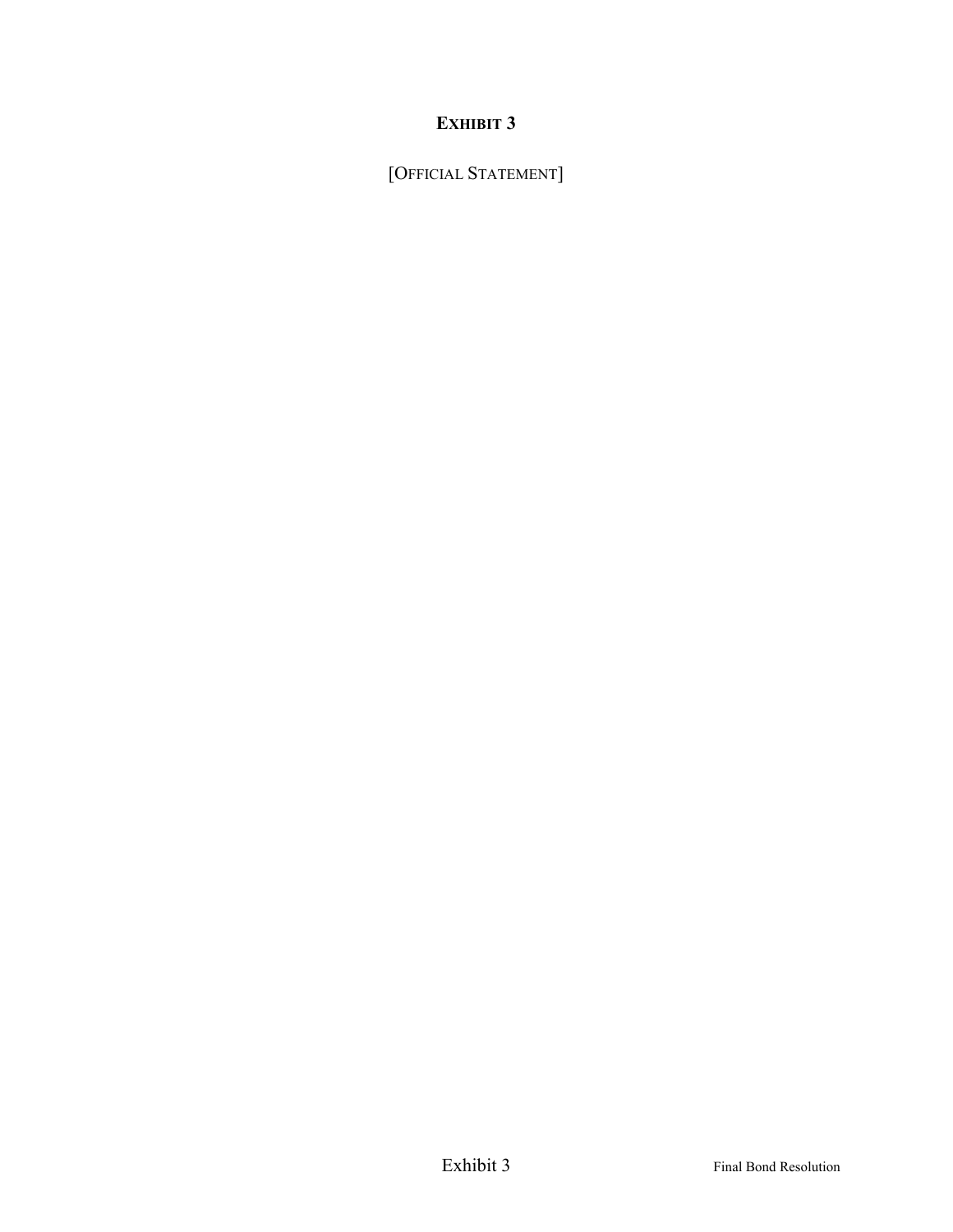[CERTIFICATE OF DETERMINATION]